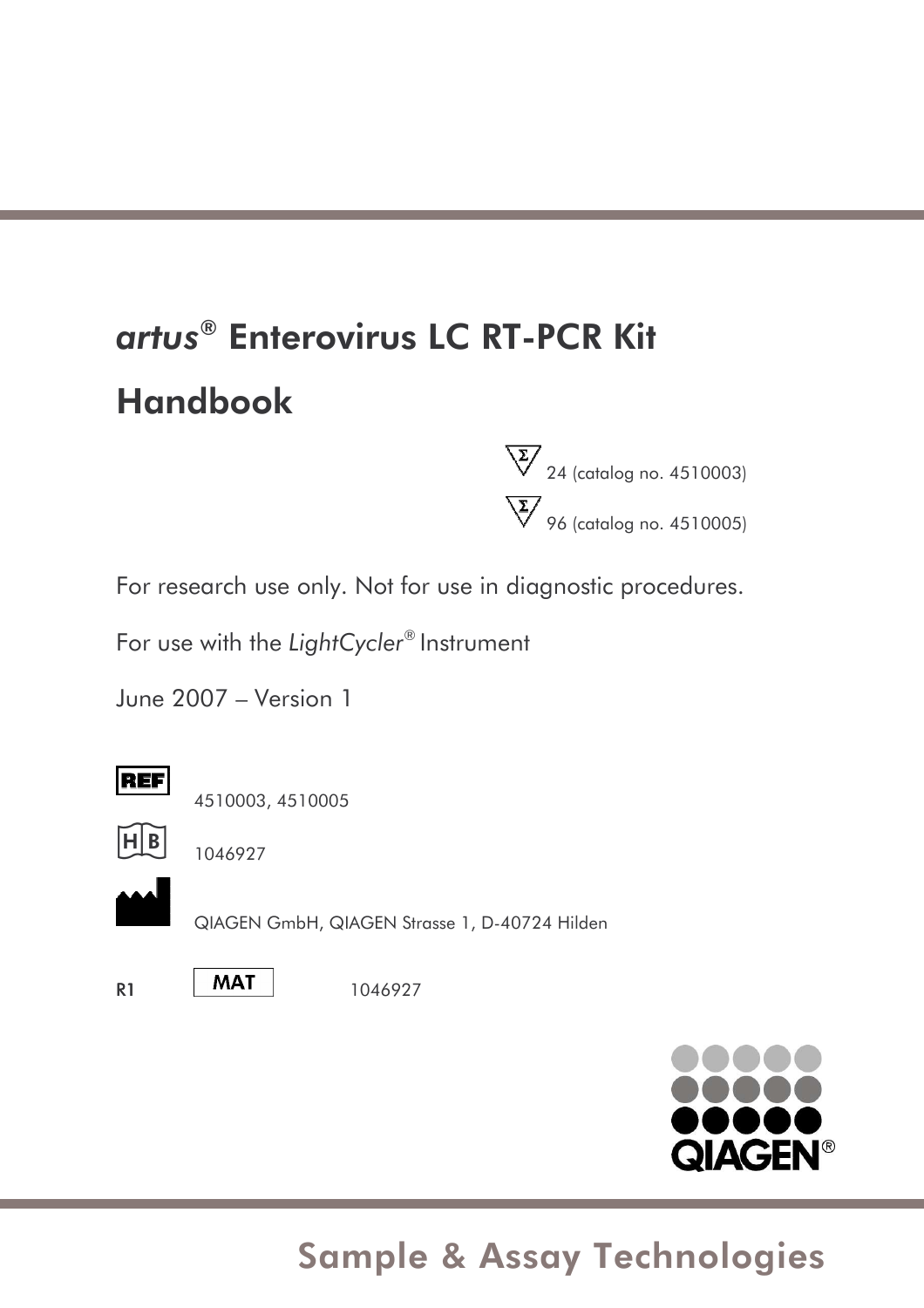artus Enterovirus LC RT-PCR Kit

**Trademarks and Disclaimers** QIAGEN®, QIAamp®, artus®, (QIAGEN Group), LightCycler® (Roche Diagnostics)

Registered names, trademarks, etc. used in this document, even when not specifically marked as such, are not to be considered unprotected by law.

The artus Enterovirus LC RT-PCR Kit is for research use only. Not for use in diagnostic procedures.

The QIAamp Kits are intended for general laboratory use. No claim or representation is intended to provide information for the diagnosis, prevention, or treatment of a disease.

Purchase of artus PCR Kits is accompanied by a limited license to use them in the polymerase chain reaction (PCR) process for human and veterinary in vitro diagnostics in conjunction with a thermal cycler whose use in the automated performance of the PCR process is covered by the up-front license fee, either by payment to Applied Biosystems or as purchased, i.e. an authorized thermal cycler. The PCR process is covered by the foreign counterparts of U.S. Patents Nos. 5,219,727 and 5,322,770 and 5,210,015 and 5,176,995 and 6,040,166 and 6,197,563 and 5,994,056 and 6,171,785 and 5,487,972 and 5,804,375 and 5,407,800 and 5,310,652 and 5,994,056 owned by F. Hoffmann-La Roche Ltd.

© 2007 QIAGEN, all rights reserved.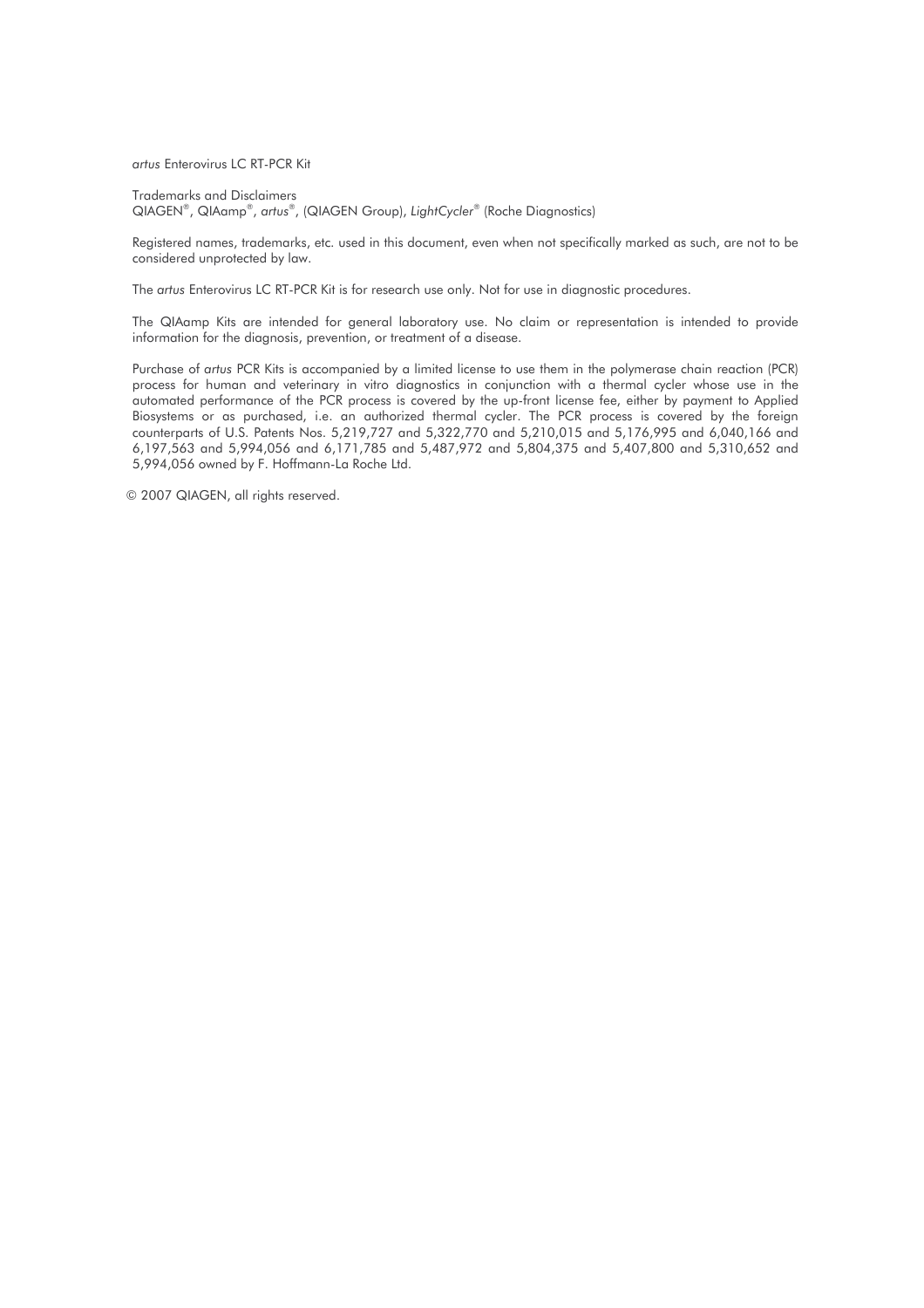# **Table of Contents**

| 1.               |     |                                                     |  |  |
|------------------|-----|-----------------------------------------------------|--|--|
| 2.               |     |                                                     |  |  |
| 3.               |     | <b>Additionally Required Materials and Devices5</b> |  |  |
| 4.               |     |                                                     |  |  |
| 5.               |     |                                                     |  |  |
| 6.               |     |                                                     |  |  |
| $\overline{7}$ . |     |                                                     |  |  |
| 8.               |     |                                                     |  |  |
|                  | 8.1 |                                                     |  |  |
|                  | 8.2 |                                                     |  |  |
|                  | 8.3 |                                                     |  |  |
|                  | 8.4 |                                                     |  |  |
|                  | 8.5 |                                                     |  |  |
| 9.               |     |                                                     |  |  |
|                  |     |                                                     |  |  |
|                  |     |                                                     |  |  |
|                  |     |                                                     |  |  |
|                  |     |                                                     |  |  |
|                  |     |                                                     |  |  |
|                  |     |                                                     |  |  |
|                  |     |                                                     |  |  |
|                  |     |                                                     |  |  |
|                  |     |                                                     |  |  |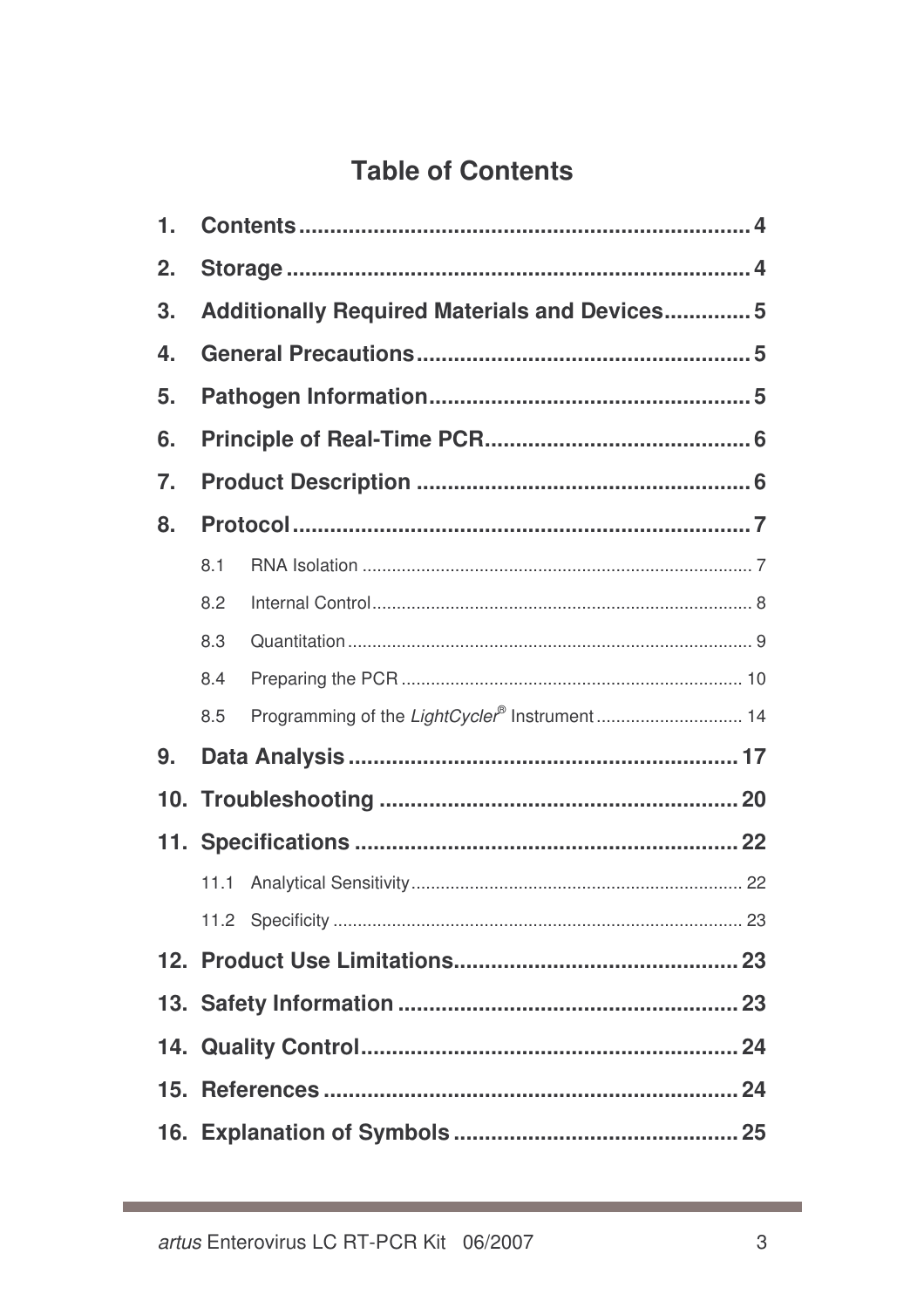## *artus* **® Enterovirus LC RT-PCR Kit**

For use with the *LightCycler* ® Instrument.

**For research use only. Not for use in diagnostic procedures.**

## **1. Contents**

|             | <b>Labelling</b><br>and contents                             | Art. No. 4510003<br>24 reactions | Art. No. 4510005<br>96 reactions |
|-------------|--------------------------------------------------------------|----------------------------------|----------------------------------|
| <b>Blue</b> | <b>Enterovirus LC Master</b>                                 | $2 \times 12$ rxns               | $8 \times 12$ rxns               |
| <b>Red</b>  | Enterovirus LC QS 1"<br>$6 \times 10^4$ cop/µl               | $1 \times 200$ µ                 | 1 x 200 µl                       |
| <b>Red</b>  | Enterovirus LC QS 2 <sup>ª</sup><br>$6 \times 10^3$ cop/µl   | $1 \times 200$ µ                 | $1 \times 200$ µ                 |
| <b>Red</b>  | Enterovirus LC QS 3"<br>$6 \times 10^2$ cop/µl               | $1 \times 200$ µl                | $1 \times 200$ µ                 |
| <b>Red</b>  | Enterovirus LC QS 4 <sup>ª</sup><br>$6 \times 10^{1}$ cop/µl | $1 \times 200 \mu$               | $1 \times 200$ µ                 |
| Green       | Enterovirus LC IC"                                           | $1 \times 1,000 \mu$             | $2 \times 1,000 \mu$             |
| White       | Water (PCR grade)                                            | 1 x 1,000 µl                     | 1 x 1,000 µl                     |

**¤** *QS* = *Quantitation Standard IC* = *Internal Control*

## **2. Storage**

The components of the *artus* Enterovirus LC RT-PCR Kit should be stored at -20°C and are stable until the expiry date stated on the label. Repeated thawing and freezing  $(2 \times 2 \times 3)$  should be avoided, as this may reduce the sensitivity. If the reagents are to be used only intermittently, they should be frozen in aliquots. Storage at +4°C should not exceed a period of five hours.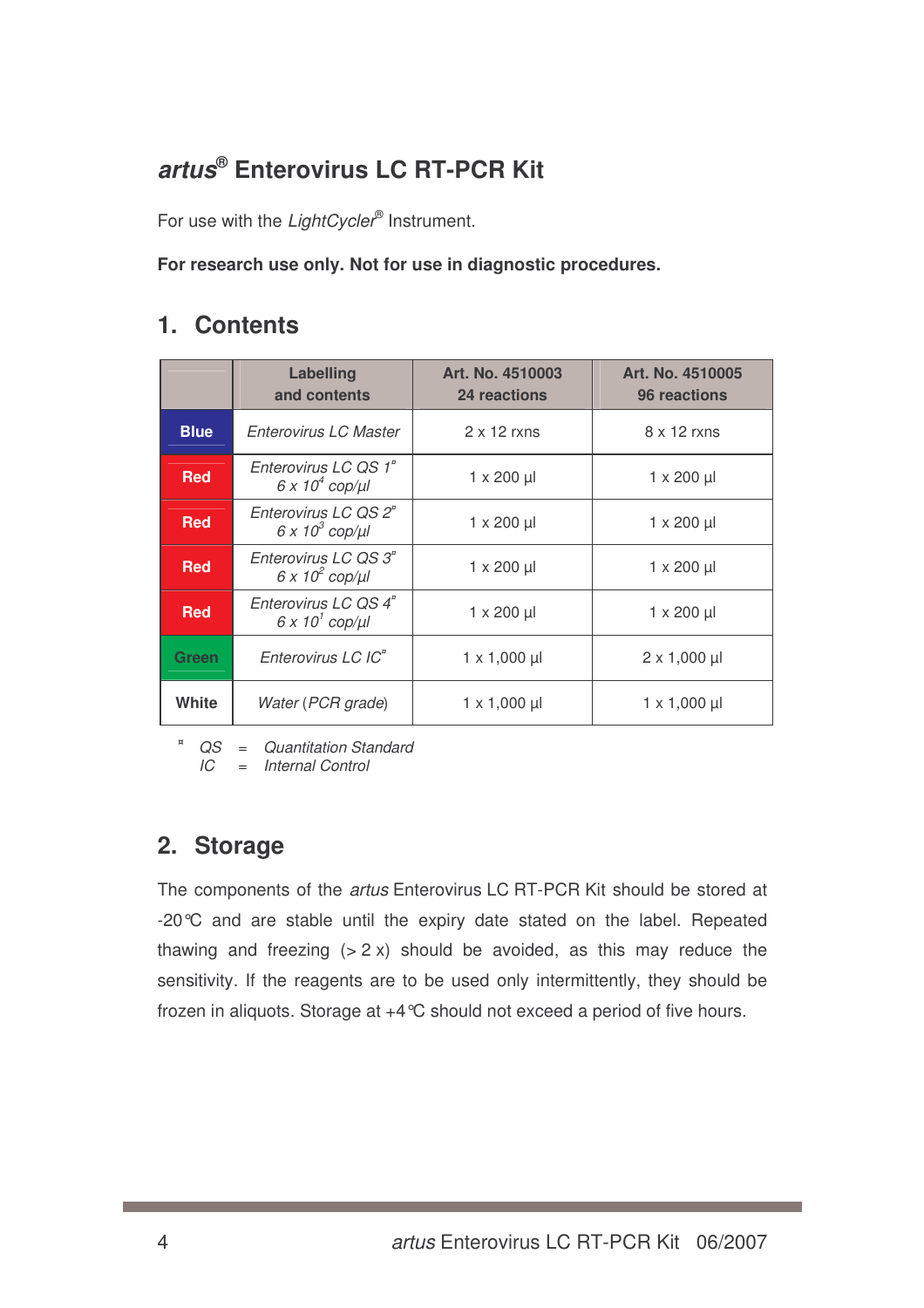## **3. Additionally Required Materials and Devices**

- Disposable powder-free gloves
- RNA isolation kit (see **8.1 RNA Isolation**)
- Pipettes (adjustable)
- Sterile pipette tips with filters
- Vortex mixer
- Desktop centrifuge with rotor for 2 ml reaction tubes
- *Color Compensation Set* (Roche Diagnostics, Cat. No. 2 158 850) for the installation of a *Crosstalk Color Compensation* file
- *LightCycler* ® Capillaries (20 µl)
- *LightCycler* ® Cooling Block
- *LightCycler* ® Instrument
- *LightCycler* ® Capping Tool

## **4. General Precautions**

The user should always pay attention to the following:

- Use sterile pipette tips with filters.
- Store and extract positive material (specimens, controls and amplicons) separately from all other reagents and add it to the reaction mix in a spatially separated facility.
- Thaw all components thoroughly at room temperature before starting an assay.
- When thawed, mix the components and centrifuge briefly.
- Work quickly on ice or in the *LightCycler* ® Cooling Block.

## **5. Pathogen Information**

Enteroviruses belong to the family *picornaviridae* including over 70 distinct serotypes (coxsackie A and B, echoviruses, polioviruses and enteroviruses 68 - 71). They infect a wide range of mammals and are associated with a broad spectrum of diseases. There are 68 viruses within the Enterovirus genus that are known to infect humans. Enteroviruses are transmitted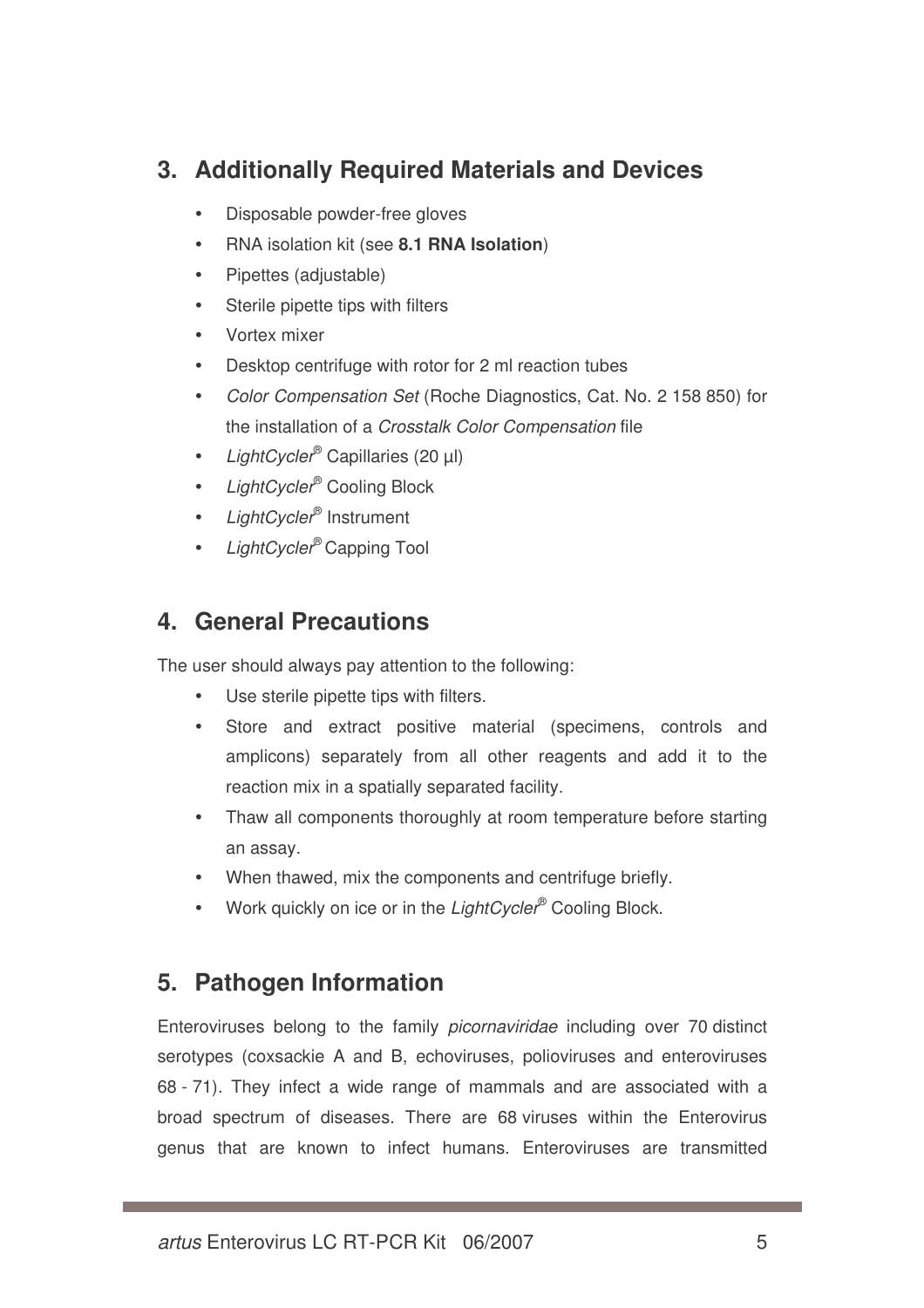primarily by the fecal-oral route, but also respiratory spread is possible with some of the Coxsackieviruses, which can cause infections of the upper respiratory tract. Non-polio enteroviruses most commonly cause rashes, upper respiratory tract infections (URTIs) and summer colds. Furthermore, Enterovirus infections account for a substantial number of aseptic meningitis and encephalitis patients requiring hospitalization in summer and fall.

#### **6. Principle of Real-Time PCR**

Pathogen detection by the polymerase chain reaction (PCR) is based on the amplification of specific regions of the pathogen genome. In real-time PCR the amplified product is detected via fluorescent dyes. These are usually linked to oligonucleotide probes which bind specifically to the amplified product. Monitoring the fluorescence intensities during the PCR run (i.e. in real-time) allows the detection and quantitation of the accumulating product without having to re-open the reaction tubes after the PCR run (Mackay, 2004).

## **7. Product Description**

The *artus* Enterovirus LC RT-PCR Kit constitutes a ready-to-use system for the detection of Enterovirus RNA using polymerase chain reaction (PCR) in the *LightCycler* ® Instrument. The *Enterovirus LC Master* contains reagents and enzymes for the reverse transcription and specific amplification of a 114 bp region of the Enterovirus genome, and for the direct detection of the specific amplicon in fluorimeter channel F1 of the *LightCycler* ® Instrument. In addition, the *artus* Enterovirus LC RT-PCR Kit contains a second heterologous amplification system to identify possible PCR inhibition. This is detected as an *Internal Control* (*IC*) in fluorimeter channel F3. The detection limit of the analytical Enterovirus RT-PCR (see **11.1 Analytical Sensitivity**) is not reduced. External positive controls (*Enterovirus LC QS 1 - 4*) are supplied which allow the determination of the pathogen load. For further information, please refer to section **8.3 Quantitation**.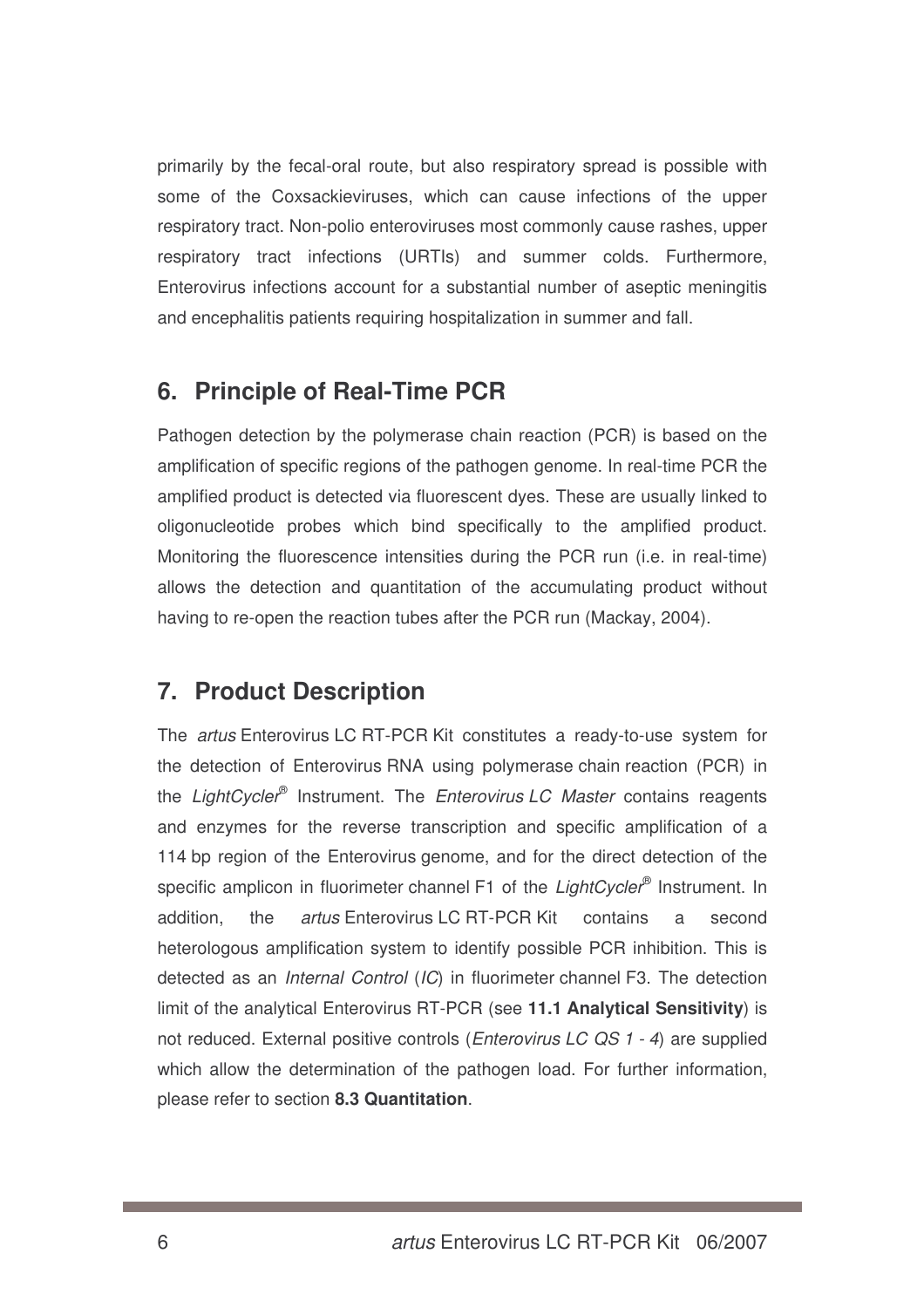## **8. Protocol**

#### **8.1 RNA Isolation**

Various manufacturers offer RNA isolation kits. Sample amounts for the RNA isolation procedure depend on the protocol used. Please carry out the RNA isolation according to the manufacturer's instructions. The following isolation kit is recommended:

| <b>Sample</b><br><b>Material</b> | <b>Nucleic Acid</b><br><b>Isolation Kit</b> | Catalogue<br><b>Number</b> | <b>Manufacturer</b> | <b>Carrier RNA</b> |
|----------------------------------|---------------------------------------------|----------------------------|---------------------|--------------------|
| CSF                              | <b>QIAamp Viral RNA</b><br>Mini Kit (50)    | 52 904                     | <b>QIAGEN</b>       | included           |

- The use of **carrier RNA** is critical for the extraction efficiency and, consequently, for DNA/RNA yield. To increase the stability of the carrier RNA provided with the QIAamp Viral RNA Mini Kit, we recommend the following procedure deviant from the user manual of the extraction kit:
	- a. Resuspend the lyophilised carrier RNA prior to first use of the extraction kit in 310 µl of the elution buffer provided with the kit (final concentration 1 µg/µl, do not use lysis buffer). Portion this carrier RNA solution into a number of aliquots adequate to your needs and store them at -20 °C. Avoid repeated thawing  $(> 2 x)$  of a carrier RNA aliquot.
	- b. Before the beginning of each extraction, a mixture of lysis buffer and carrier RNA (and *Internal Control*, where applicable, see **8.2 Internal Control**) should be prepared freshly according to the following pipetting scheme:

| <b>Number of samples</b>      |             | 12            |
|-------------------------------|-------------|---------------|
| Lysis buffer AVL              | 560 ul      | $6,720 \mu$   |
| Carrier RNA $(1 \mu g/\mu l)$ | $5.6$ µ     | 67.2 µl       |
| <b>Total Volume</b>           | $565.6 \mu$ | $6,787.2 \mu$ |
| <b>Volume per extraction</b>  | 560 µl      | each 560 µl   |

c. Please use the freshly prepared mixture of lysis buffer and carrier RNA instantly for extraction. Storage of the mixture is not possible.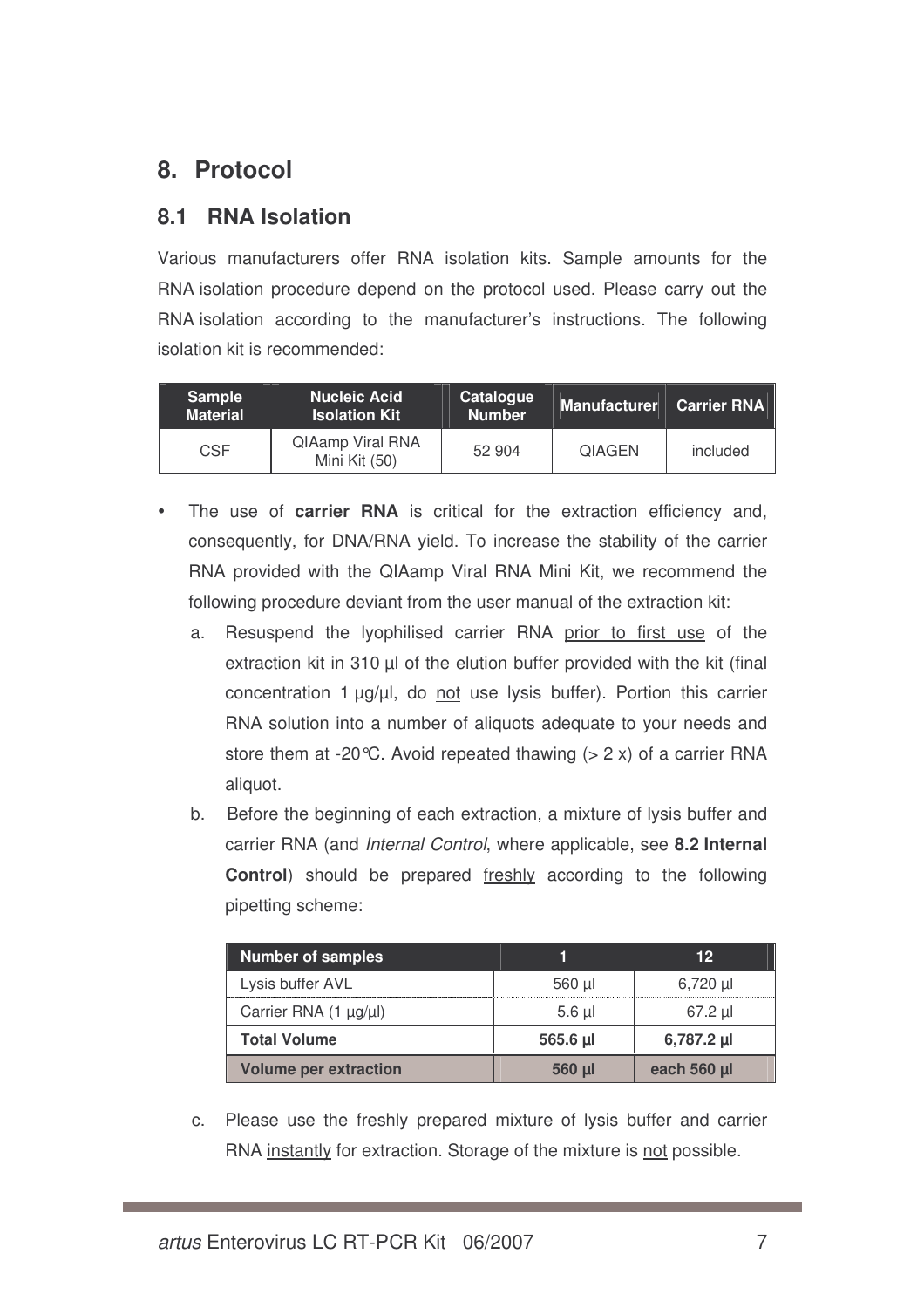- When using isolation protocols with **ethanol**-containing washing buffers, please carry out an additional centrifugation step (three minutes, 13,000 rpm) before the elution to remove any remaining ethanol. This prevents possible inhibition of PCR.
- The *artus* Enterovirus LC RT-PCR Kit should not be used with **phenol**based isolation methods.

**Important:** The *Internal Control* of the *artus* Enterovirus LC RT-PCR Kit can be used directly in the isolation procedure (see **8.2 Internal Control**).

#### **8.2 Internal Control**

An *Internal Control* (*Enterovirus LC IC*) is supplied. This allows the user **both to control the RNA isolation procedure and to check for possible PCR inhibition** (see Fig. 1). For this application, add the *Internal Control* to the isolation at a ratio of 0.1  $\mu$  per 1  $\mu$  elution volume. For example, using the QIAmp Viral RNA Mini Kit, the RNA is eluted in 60 µl AVE buffer. Hence, 6 µl of the *Internal Control* should be added initially. If you elute e.g. in 50 µl, then use the corresponding volume of 5 µl. The quantity of *Internal Control* used depends **only** on the elution volume. The *Internal Control* and carrier RNA (see **8.1 RNA Isolation**) should be added only

- to the mixture of lysis buffer and sample material or
- directly to the lysis buffer.

The *Internal Control* must not be added to the sample material directly. If added to the lysis buffer please note that the mixture of *Internal Control* and lysis buffer/carrier RNA has to be prepared freshly and used instantly (storage of the mixture at room temperature or in the fridge for only a few hours may lead to *Internal Control* failure and a reduced extraction efficiency). Please do **not** add the *Internal Control* and the carrier RNA to the sample material directly.

The *Internal Control* can optionally be used **exclusively to check for possible PCR inhibition** (see Fig. 2). For this application, add 0.5 µl of the *Internal Control* per reaction directly to 15 µl *Enterovirus LC Master*. For each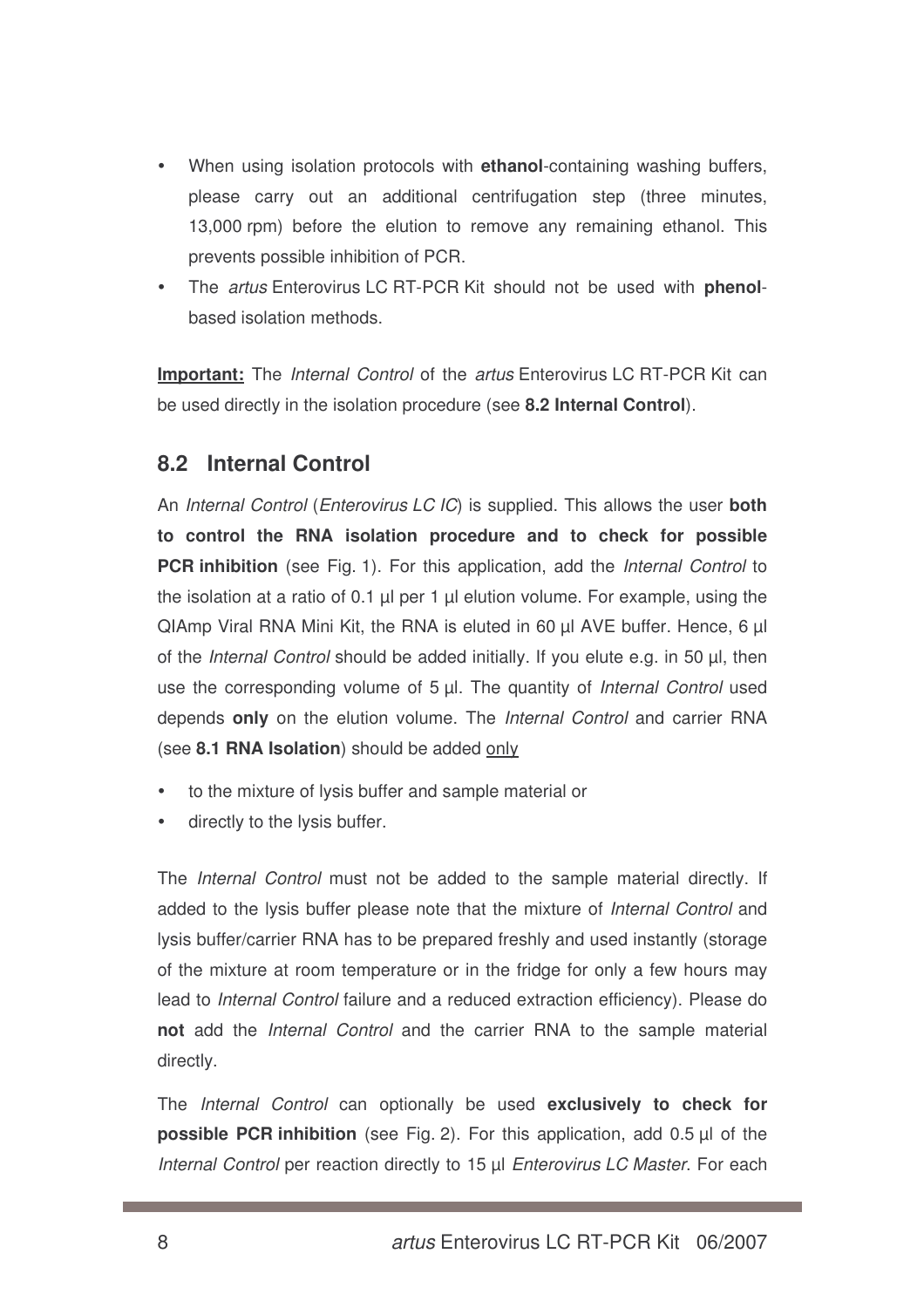PCR reaction use 15 µl of the Master Mix produced as described above and add 5 µl of the purified sample. If you are preparing a PCR run for several samples please increase the volume of the *Enterovirus LC Master* and the *Internal Control* according to the number of samples (see **8.4 Preparing the PCR**).

#### **8.3 Quantitation**

The enclosed *Quantitation Standards* (*Enterovirus LC QS 1 - 4*) are treated as previously purified samples and the same volume is used (5 µl). To generate a standard curve on the *LightCycler* ® Instrument, all four *Quantitation Standards* should be used and defined in the *Sample Loading Screen* as standards with the specified concentrations (see *LightCycler Operator's Manual*, Version 3.5, Chapter B, 2.4. Sample Data Entry). The standard curve generated as above can also be used for subsequent runs, provided that at least one standard of **one** given concentration is used in the current run. For this purpose, the previously generated standard curve needs to be imported (see *LightCycler Operator's Manual*, Version 3.5, Chapter B, 4.2.5. Quantitation with an External Standard Curve). However, this quantitation method may lead to deviations in the results due to variability between different PCR runs.

**Attention:** The *Quantitation Standards* are defined as copies/µl. The following equation has to be applied to convert the values determined using the standard curve into copies/ml of sample material:

|                    | $=$ | Result (copies/ $\mu$ I) x Elution Volume ( $\mu$ I) |
|--------------------|-----|------------------------------------------------------|
| Result (copies/ml) |     | Sample Volume (ml)                                   |

Please note that as a matter of principle the initial sample volume should be entered in the equation above. This has to be considered when the sample volume has been changed prior to the nucleic acid extraction (e.g. narrowing the volume by centrifugation or increase of volume by replenishment to the volume required for the isolation).

<sup>\*</sup> The volume increase caused by adding the *Internal Control* is neglected when preparing the PCR assay. The sensitivity of the detection system is not impaired.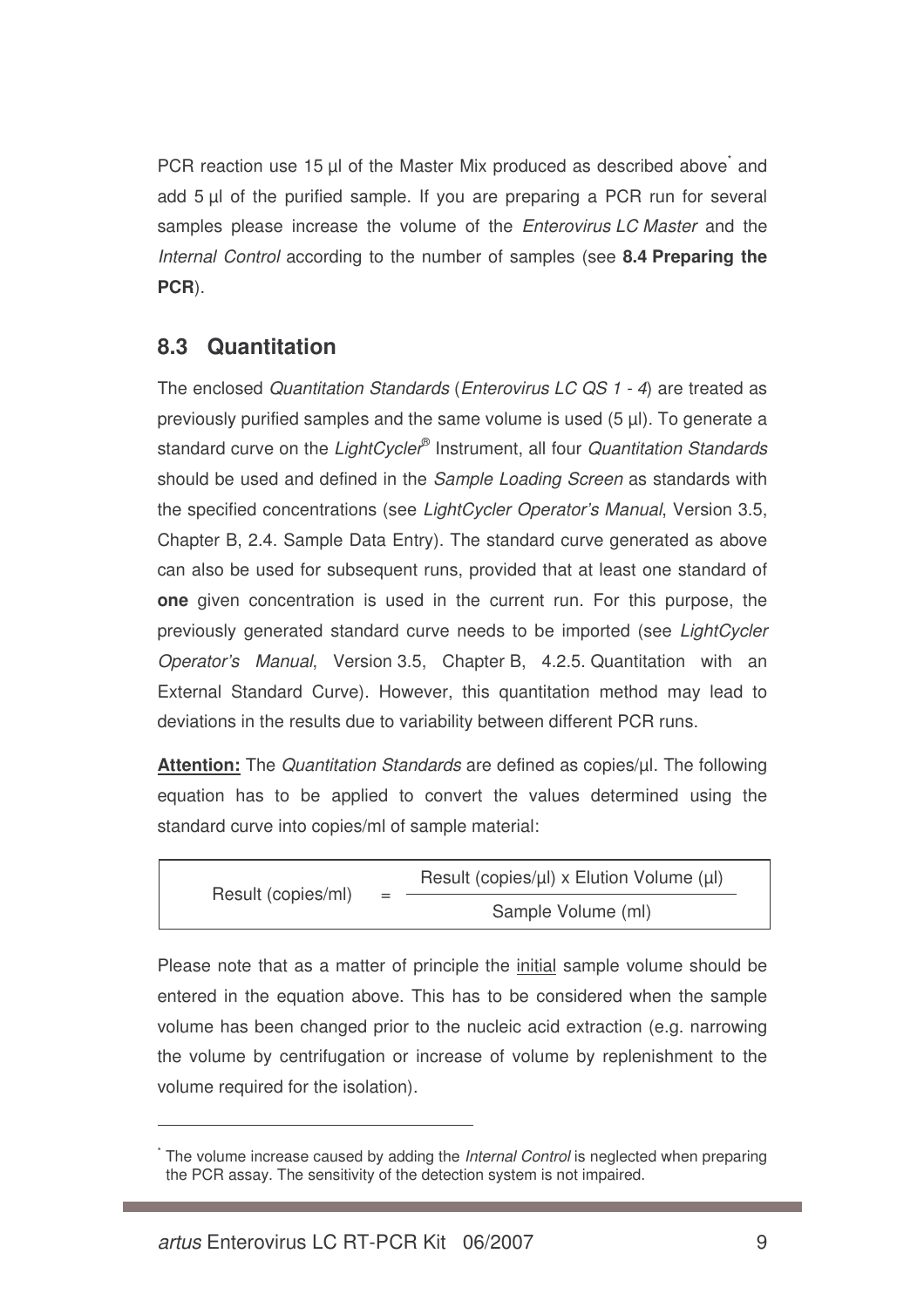**Important:** A guideline for the quantitative analysis of *artus* systems on the *LightCycler* ® Instrument is provided at **www.qiagen.com/Products/ByLabFocus/MDX** (**Technical Note for quantitation on the** *LightCycler* **®** *1.1/1.2/1.5* **or** *LightCycler* **®** *2.0* **Instrument**).

## **8.4 Preparing the PCR**

Make sure that the Cooling Block as well as the capillary adapters (accessories of the *LightCycler* ® Instrument) are pre-cooled to +4°C. Place the desired number of *LightCycler* ® capillaries into the adapters of the Cooling Block. Please make sure that at least one *Quantitation Standard* as well as one negative control (*Water*, *PCR grade*) are included per PCR run. To generate a standard curve, use all supplied *Quantitation Standards* (*Enterovirus LC QS 1 - 4*) for each PCR run. Before each use, all reagents need to be thawed completely, mixed (by repeated up and down pipetting or by inverting the tube several times) and centrifuged briefly.

If you want to use the *Internal Control* **to monitor the RNA isolation procedure and to check for possible PCR inhibition,** it has already been added to the isolation (see **8.2 Internal Control**). In this case, please use the following pipetting scheme (for a schematic overview see Fig. 1):

|                   | <b>Number of samples</b>     |                  | 12            |
|-------------------|------------------------------|------------------|---------------|
| 1. Preparation of | <b>Enterovirus LC Master</b> | $15 \mu$         | 180 µl        |
| <b>Master Mix</b> | Enterovirus LC IC            | $0 \mu l$        | $0 \mu$       |
|                   | <b>Total Volume</b>          | 15 <sub>µ</sub>  | $180$ µ       |
| 2. Preparation of | <b>Master Mix</b>            | 15 <sub>ul</sub> | $15 \mu$ each |
| <b>PCR assay</b>  | Sample                       | 5 <sub>ul</sub>  | 5 µl each     |
|                   | <b>Total Volume</b>          | 20 ul            | 20 µl each    |

If you want to use the *Internal Control* **exclusively to check for PCR inhibition**, it must be added directly to the *Enterovirus LC Master*. In this case, please use the following pipetting scheme (for a schematic overview see Fig. 2):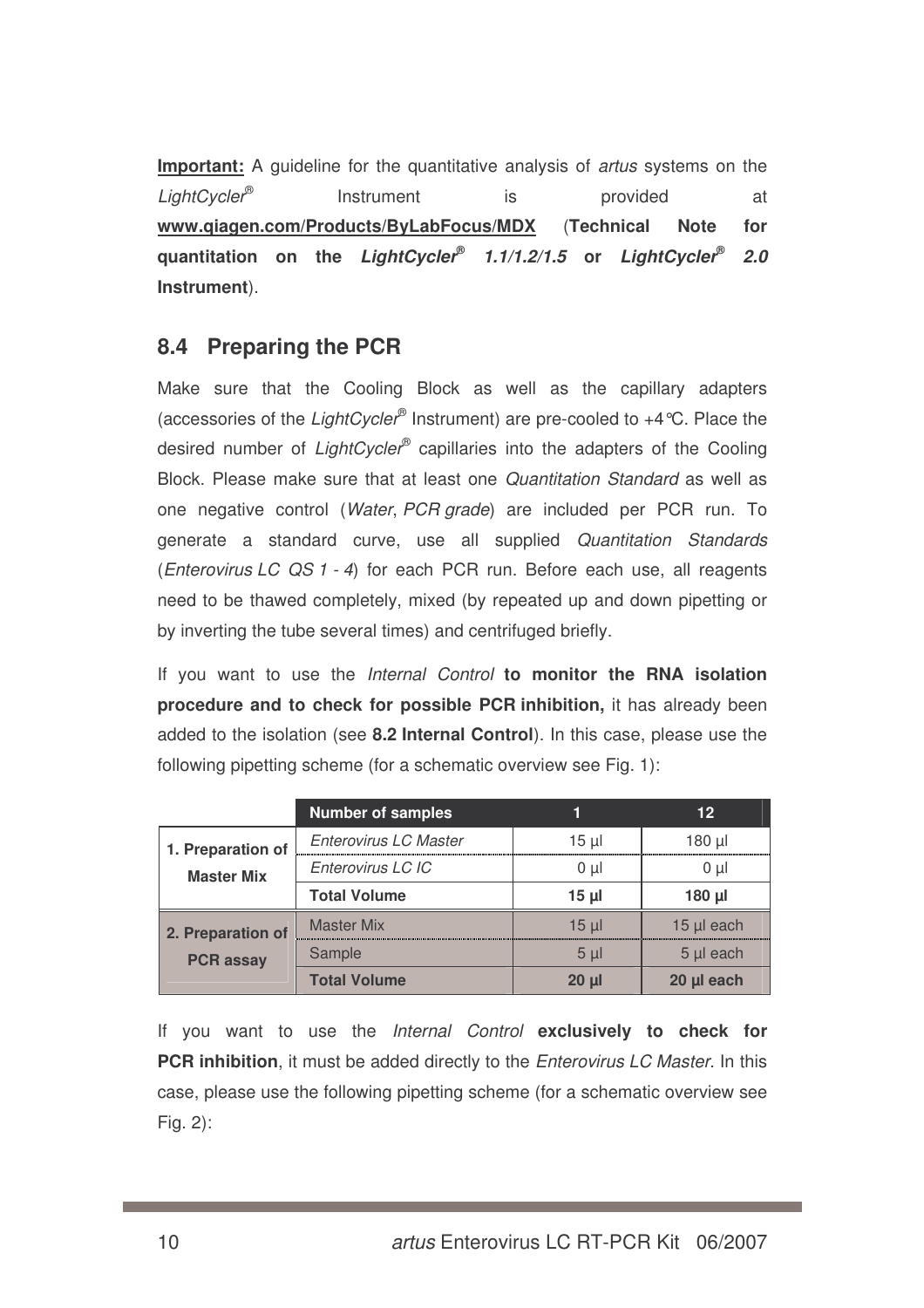|                   | <b>Number of samples</b>     |            | 12          |
|-------------------|------------------------------|------------|-------------|
| 1. Preparation of | <b>Enterovirus LC Master</b> | 15 µl      | 180 µl      |
| <b>Master Mix</b> | Enterovirus LC IC            | $0.5$ µ    | 6 µl        |
|                   | <b>Total Volume</b>          | $15.5 \mu$ | $186$ $\mu$ |
| 2. Preparation of | <b>Master Mix</b>            | $15$ $\mu$ | 15 µl each  |
| <b>PCR assay</b>  | Sample                       | $5 \mu$    | 5 µl each   |
|                   | <b>Total Volume</b>          |            | 20 µl each  |

Pipette 15 µl of the Master Mix into the plastic reservoir of each capillary. Then add 5 µl of the eluted sample RNA. Correspondingly, 5 µl of at least one of the *Quantitation Standards* (*Enterovirus LC QS 1 - 4*) must be used as a positive control and 5 µl of water (*Water*, *PCR grade*) as a negative control. Close the capillaries. To transfer the mixture from the plastic reservoir into the capillary, centrifuge the adapters containing the capillaries in a desktop centrifuge for ten seconds at a maximum of 400 x g (2,000 rpm).

\*

The volume increase caused by adding the *Internal Control* is neglected when preparing the PCR assay. The sensitivity of the detection system is not impaired.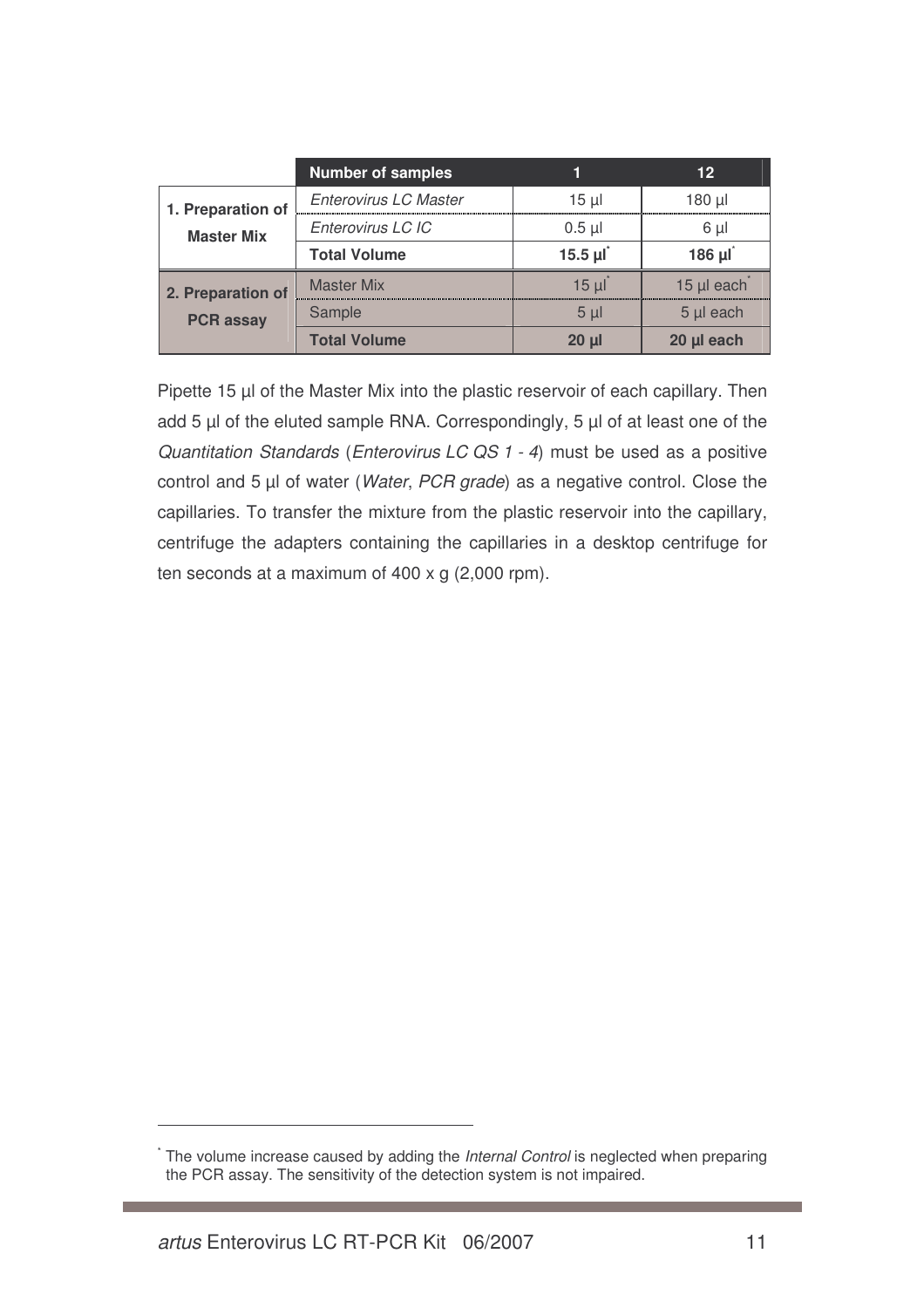#### **Addition of the** *Internal Control* **to the Purification Procedure**



Fig. 1: Schematic workflow for the control of both the purification procedure and PCR inhibition.

> \*<br>Please make sure that the solutions are thawed completely, mixed well and centrifuged briefly.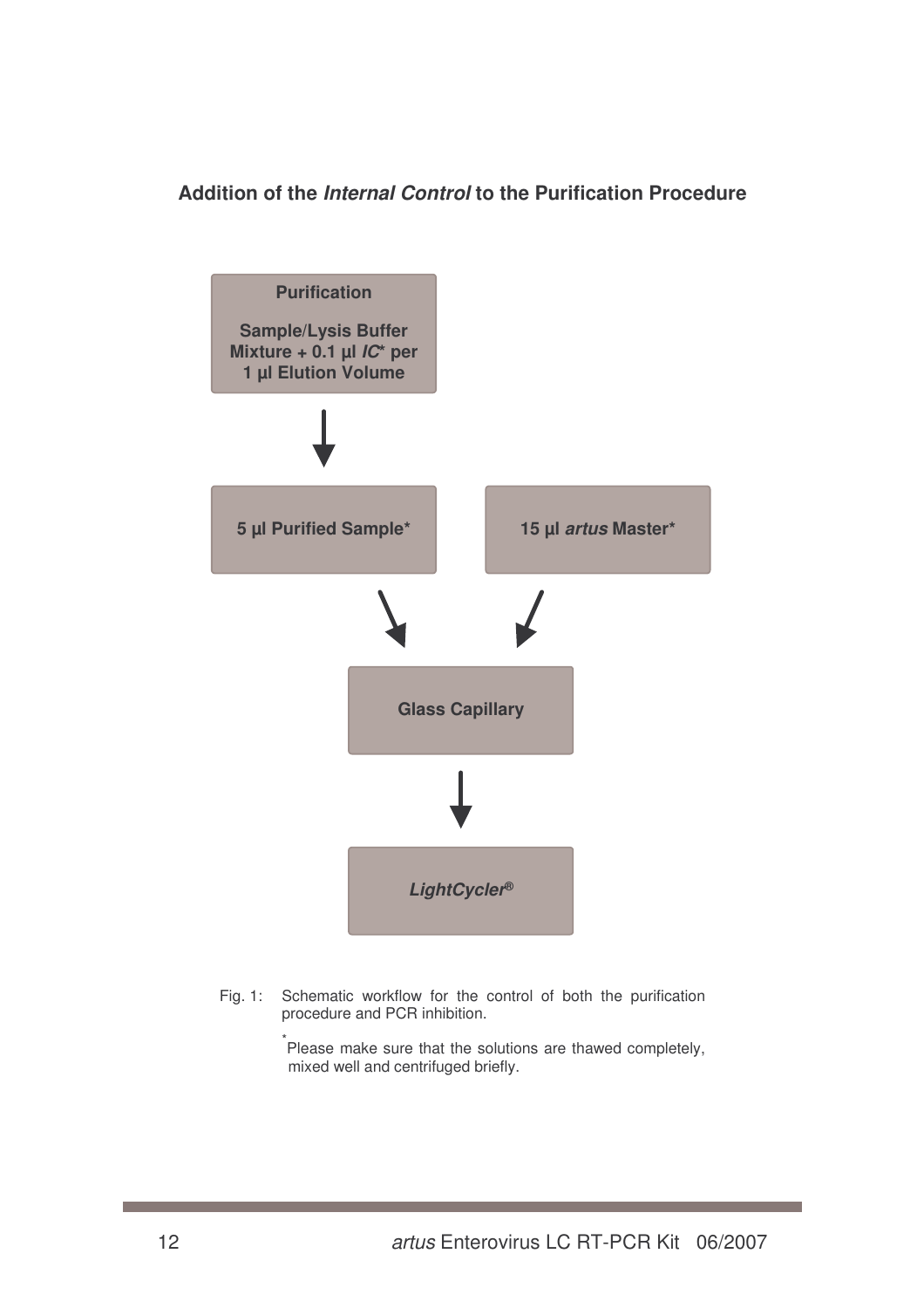

**Addition of the** *Internal Control* **into the** *artus* **Master**

Fig. 2: Schematic workflow for the control of PCR inhibition.

\*<br>Please make sure that the solutions are thawed completely, mixed well and centrifuged briefly.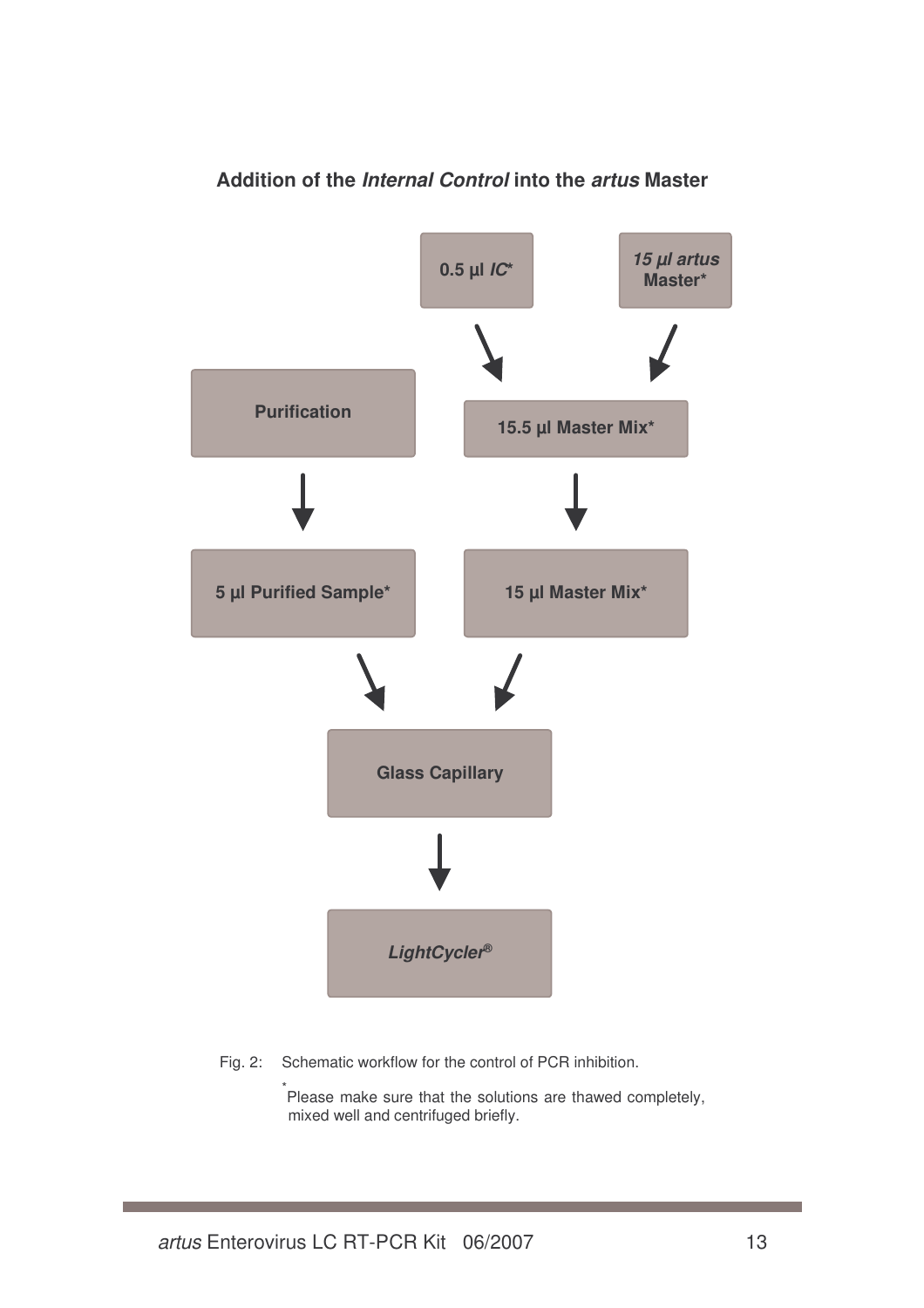## **8.5 Programming of the** *LightCycler* **® Instrument**

For the detection of Enterovirus RNA, create a temperature profile on your LightCycler<sup>®</sup> Instrument according to the following four steps (see Fig. 3 - 6).

| A. Reverse Transcription of the RNA           | Fig. 3   |
|-----------------------------------------------|----------|
| B. Initial Activation of the Hot Start Enzyme | Fia. 4   |
| C. Amplification of the cDNA                  | Fig. $5$ |
| D. Cooling                                    | Fig. 6   |

Pay particular attention to the settings for *Analysis Mode*, *Cycle Program Data* and *Temperature Targets*. In the illustrations these settings are framed in bold black. Please find further information on programming the *LightCycler* ® Instrument in the *LightCycler Operator's Manual*.



Fig. 3: Reverse Transcription of the RNA.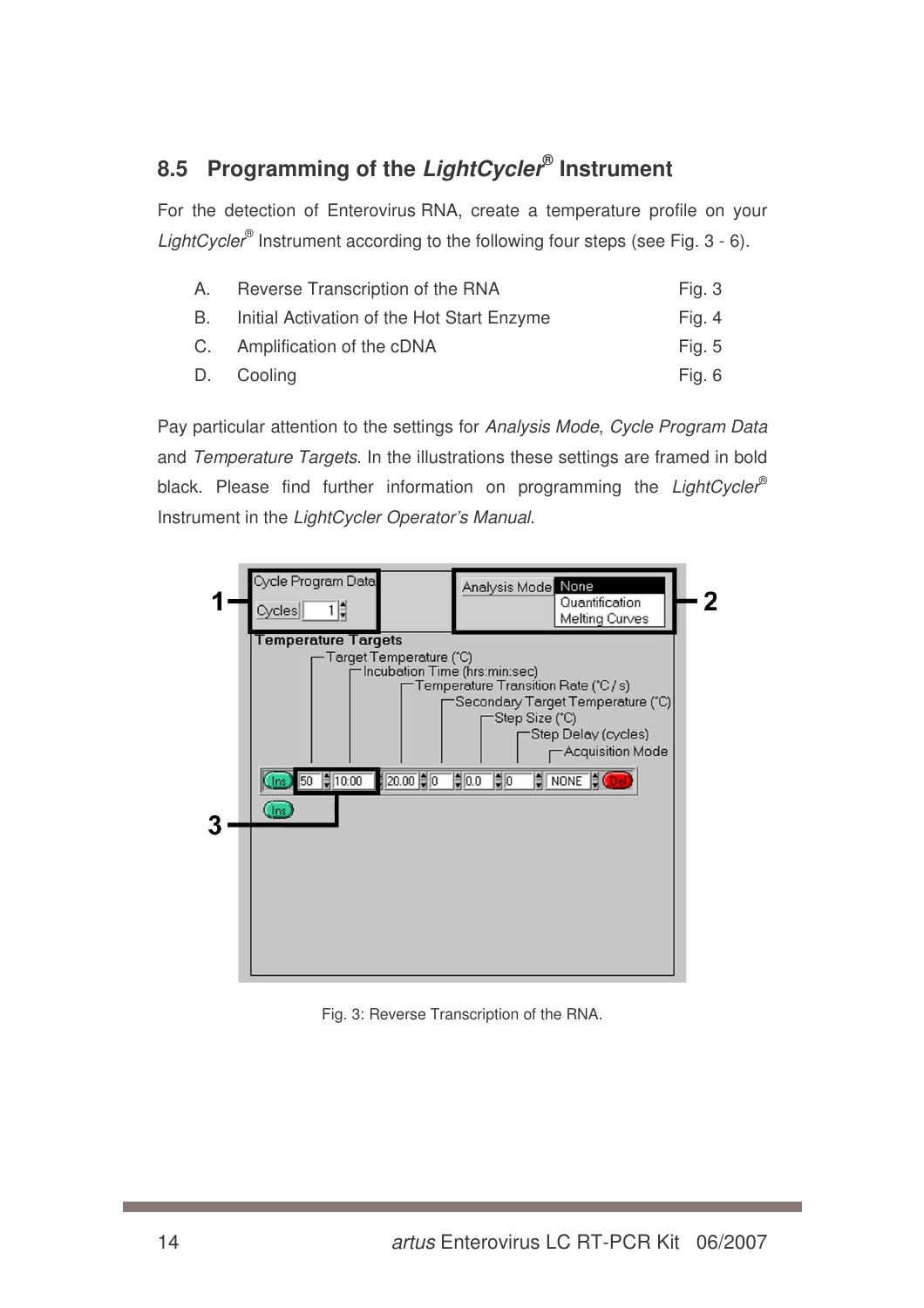

Fig. 4: Initial Activation of the Hot Start Enzyme.



Fig. 5: Amplification of the cDNA.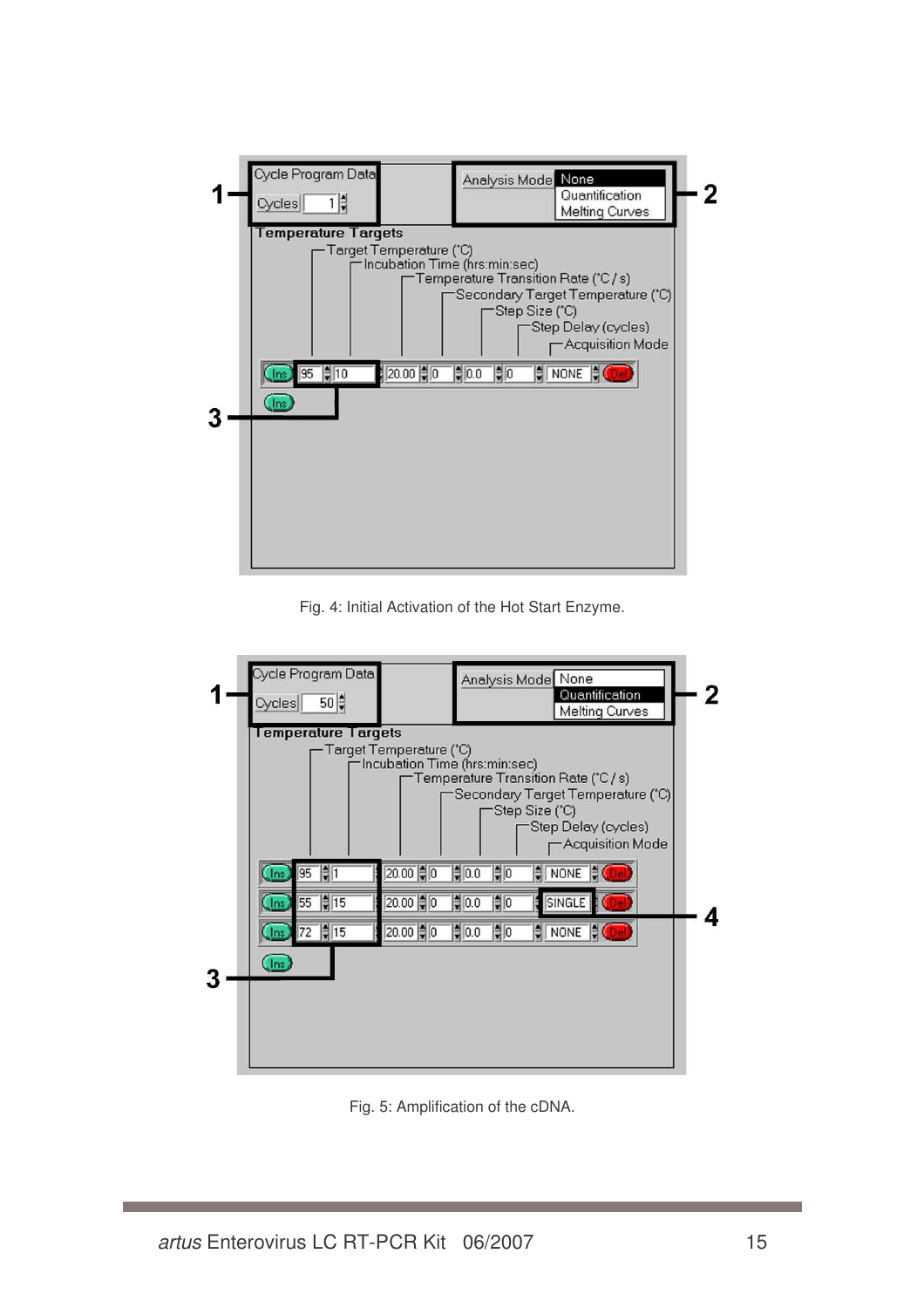

Fig. 6: Cooling.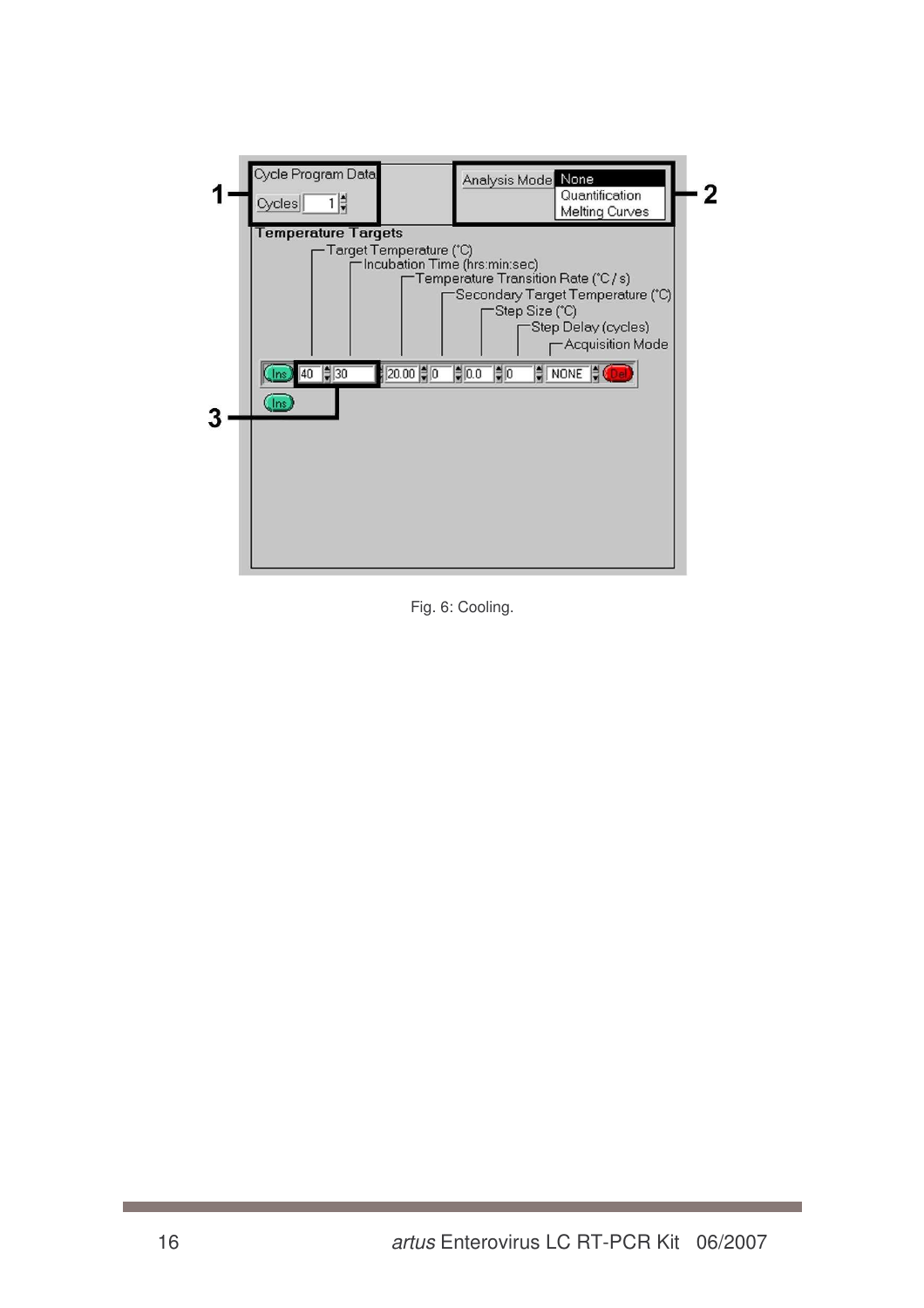## **9. Data Analysis**

In multicolour analyses interferences occur between fluorimeter channels. The *LightCycler* ® Instrument's software contains a file termed *Color Compensation File*, which compensates for these interferences. Open this file before, during or after the PCR run by activating the *Choose CCC File* or the *Select CC Data* button. If no *Color Compensation File* is installed, generate the file according to the instructions in the *LightCycler Operator's Manual*. After the *Color Compensation File* has been activated, separate signals appear in fluorimeter channels F1, F2 and F3. For analysis of the PCR results gained with the *artus* Enterovirus LC RT-PCR Kit please select fluorescence display options F1 for the analytical Enterovirus RT-PCR and F3/Back-F1 for the *Internal Control* RT-PCR, respectively. For the analysis of quantitative runs, please follow the instructions given in **8.3 Quantitation** and in the **Technical Note for quantitation on the** *LightCycler* **®** *1.1/1.2/1.5* **or** *LightCycler* **®** *2.0* **Instrument** at **www.qiagen.com/Products/ByLabFocus/MDX**.

The following results are possible:

1. A signal is detected in fluorimeter channel F1.

#### **The result of the analysis is positive: The sample contains Enterovirus RNA.**

In this case, the detection of a signal in the F3/Back-F1 channel is dispensable, since high initial concentrations of Enterovirus RNA (positive signal in the F1 channel) can lead to a reduced or absent fluorescence signal of the *Internal Control* in the F3/Back-F1 channel (competition).

2. In fluorimeter channel F1 no signal is detected. At the same time, a signal from the *Internal Control* appears in the F3/Back-F1 channel.

#### **In the sample is no Enterovirus RNA detectable. It can be considered negative.**

In the case of a negative Enterovirus RT-PCR the detected signal of the *Internal Control* rules out the possibility of RT-PCR inhibition.

3. No signal is detected in the F1 or in the F3/Back-F1 channel.

#### **No result can be concluded.**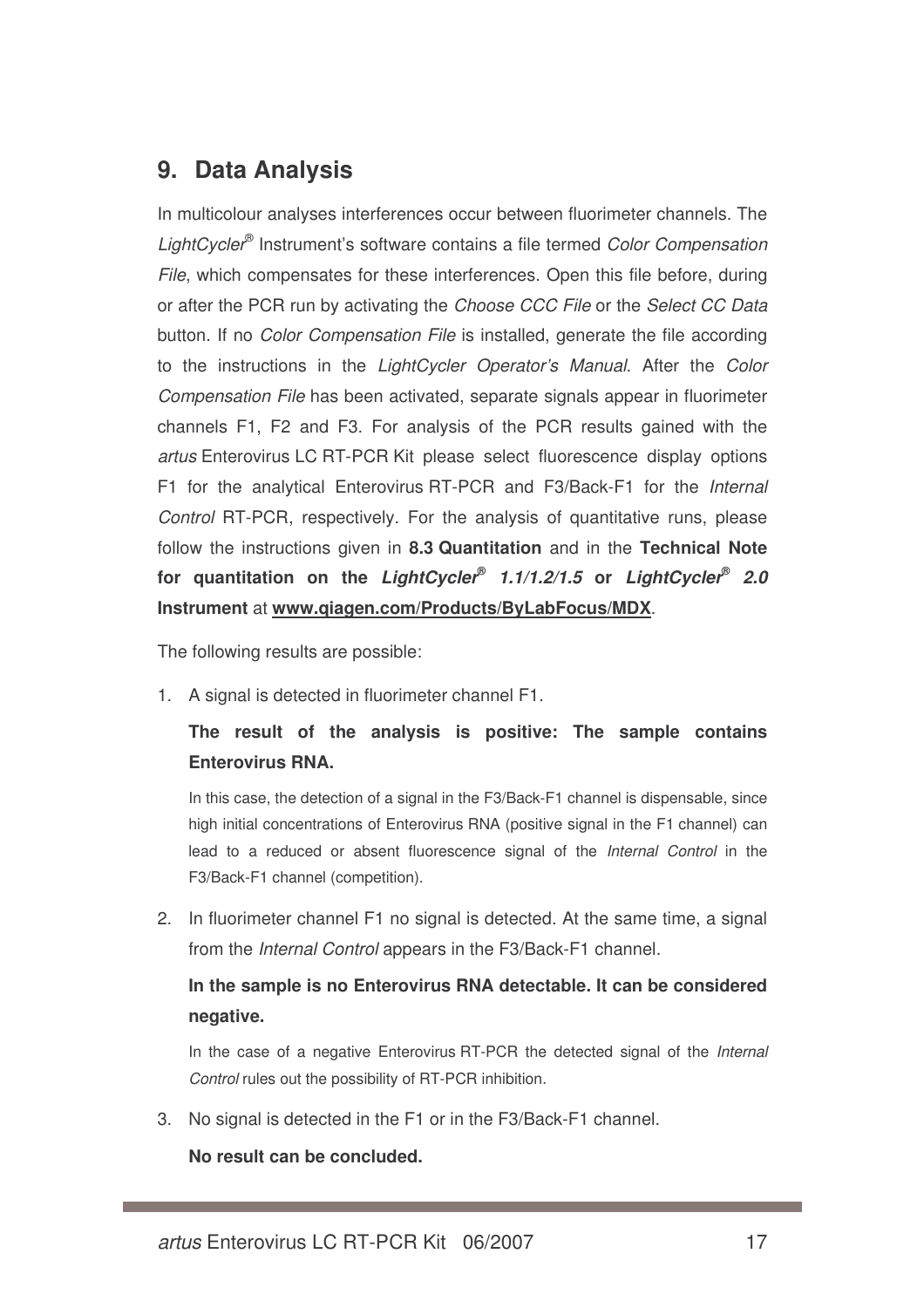Information regarding error sources and their solution can be found in **10. Troubleshooting**.

Examples of positive and negative PCR reactions are given in Fig. 7 and Fig. 8.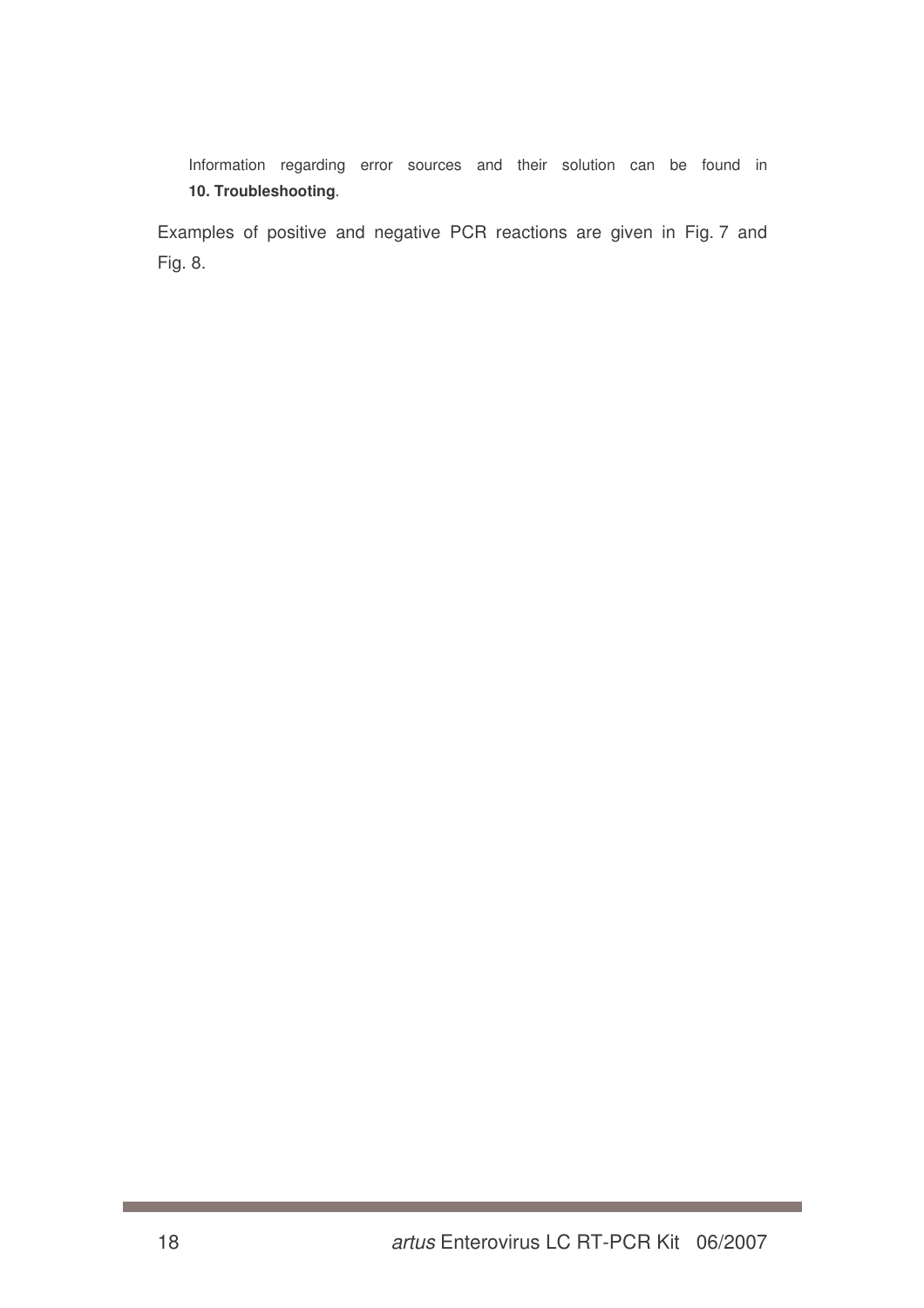

Fig. 7: Detection of the *Quantitation Standards* (*Enterovirus LC QS 1 - 4*) in fluorimeter channel F1. NTC: non-template control (negative control).



Fig. 8: Detection of the *Internal Control* (*IC*) in fluorimeter channel F3/Back-F1 with simultaneous amplification of *Quantitation Standards* (*Enterovirus LC QS 1 - 4*)*.* NTC: non-template control (negative control).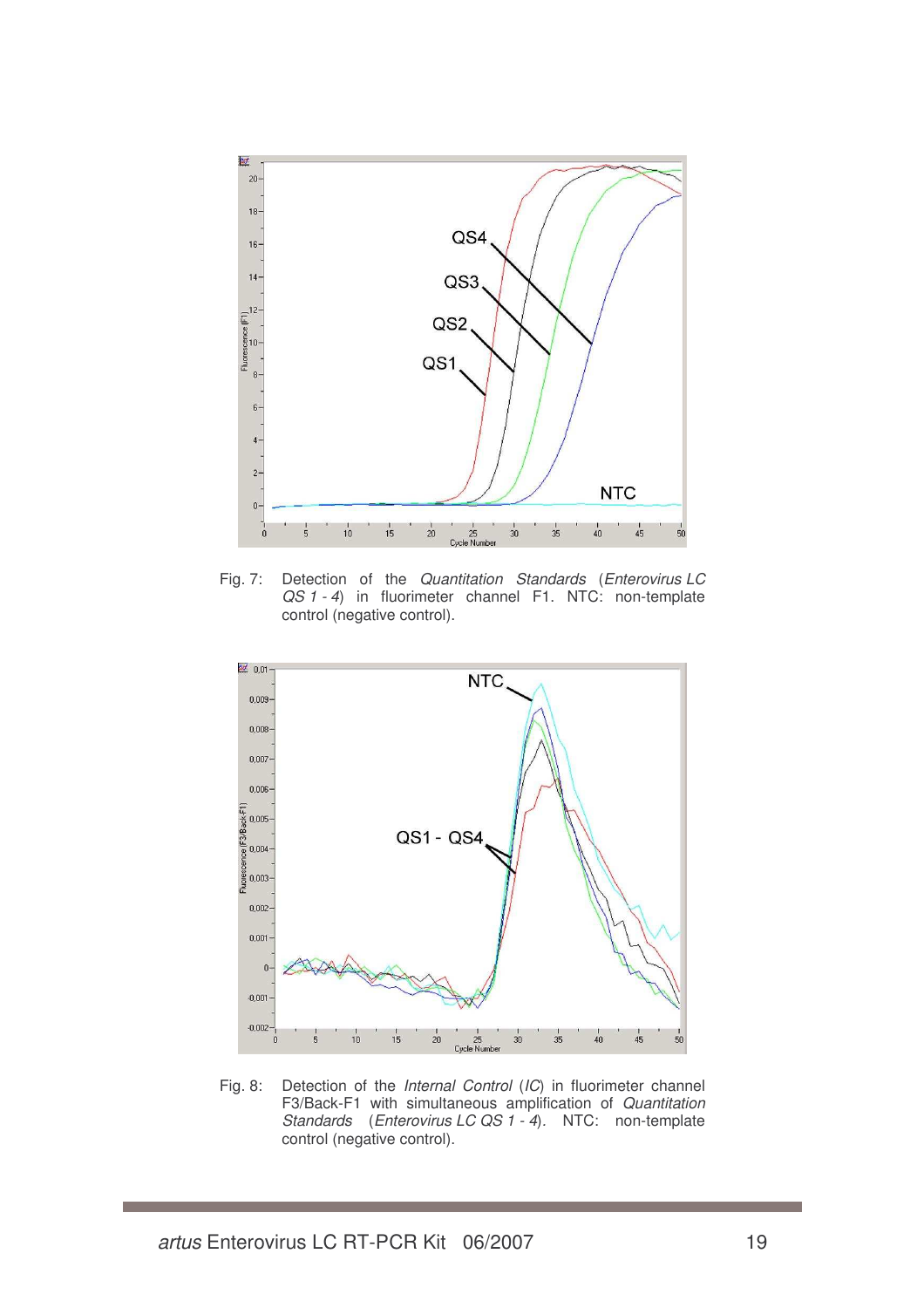## **10. Troubleshooting**

#### **No signal with positive controls (***Enterovirus LC QS 1 - 4***) in fluorimeter channel F1:**

- The selected fluorimeter channel for PCR data analysis does not comply with the protocol.
	- $\rightarrow$  For data analysis select the fluorimeter channel F1 for the analytical Enterovirus RT-PCR and the fluorimeter channel F3/Back-F1 for the *Internal Control* RT-PCR.
- Incorrect programming of the temperature profile of the LightCycler® Instrument.
	- $\rightarrow$  Compare the temperature profile with the protocol (see **8.5 Programming of the** *LightCycler* **® Instrument**).
- Incorrect configuration of the PCR reaction.
	- $\rightarrow$  Check your work steps by means of the pipetting scheme (see **8.4 Preparing the PCR**) and repeat the PCR, if necessary.
- The storage conditions for one or more kit components did not comply with the instructions given in **2. Storage** or the *artus* Enterovirus LC RT-PCR Kit had expired.
	- $\rightarrow$  Please check the storage conditions and the expiration date (see the kit label) of the reagents and use a new kit, if necessary.

#### **Weak or no signal of the** *Internal Control* **in fluorimeter channel F3/Back-F1 and simultaneous absence of a signal in channel F1:**

- The PCR conditions do not comply with the protocol.
	- $\rightarrow$  Check the PCR conditions (see above) and repeat the PCR with corrected settings, if necessary.
- The PCR was inhibited.
	- $\rightarrow$  Make sure that you use a recommended isolation method (see **8.1 RNA Isolation**) and stick closely to the manufacturer's instructions.
	- $\rightarrow$  Make sure that during the RNA isolation the recommended additional centrifugation step has been carried out before the elution in order to remove any residual ethanol (see **8.1 RNA Isolation**).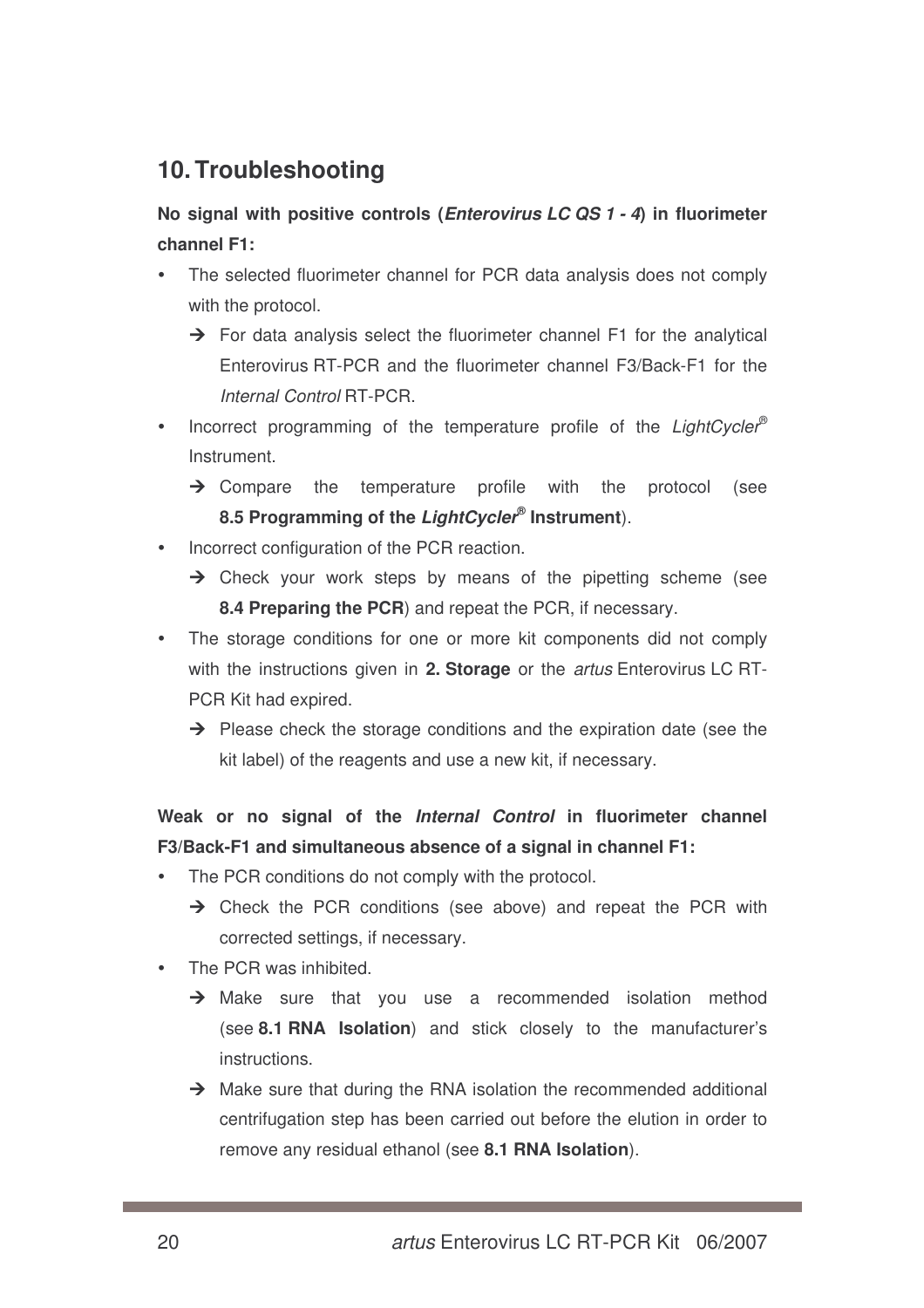- RNA was lost during extraction.
	- $\rightarrow$  If the *Internal Control* had been added to the extraction, an absent signal of the *Internal Control* can indicate the loss of RNA during the extraction. Make sure that you use a recommended isolation method (see **8.1 RNA Isolation**) and stick closely to the manufacturer's instructions.
- The storage conditions for one or more kit components did not comply with the instructions given in **2. Storage** or the *artus* Enterovirus LC RT-PCR Kit had expired.
	- $\rightarrow$  Please check the storage conditions and the expiration date (see the kit label) of the reagents and use a new kit, if necessary.

#### **Signals with the negative controls in fluorimeter channel F1 of the analytical RT-PCR.**

- A contamination occurred during preparation of the PCR.
	- $\rightarrow$  Repeat the PCR with new reagents in replicates.
	- $\rightarrow$  If possible, close the PCR tubes directly after addition of the sample to be tested.
	- $\rightarrow$  Strictly pipette the positive controls at last.
	- $\rightarrow$  Make sure that work space and instruments are decontaminated at regular intervals.
- A contamination occurred during extraction.
	- $\rightarrow$  Repeat the extraction and PCR of the sample to be tested using new reagents.
	- $\rightarrow$  Make sure that work space and instruments are decontaminated at regular intervals.

If you have any further questions or if you encounter problems, please contact our Technical Service.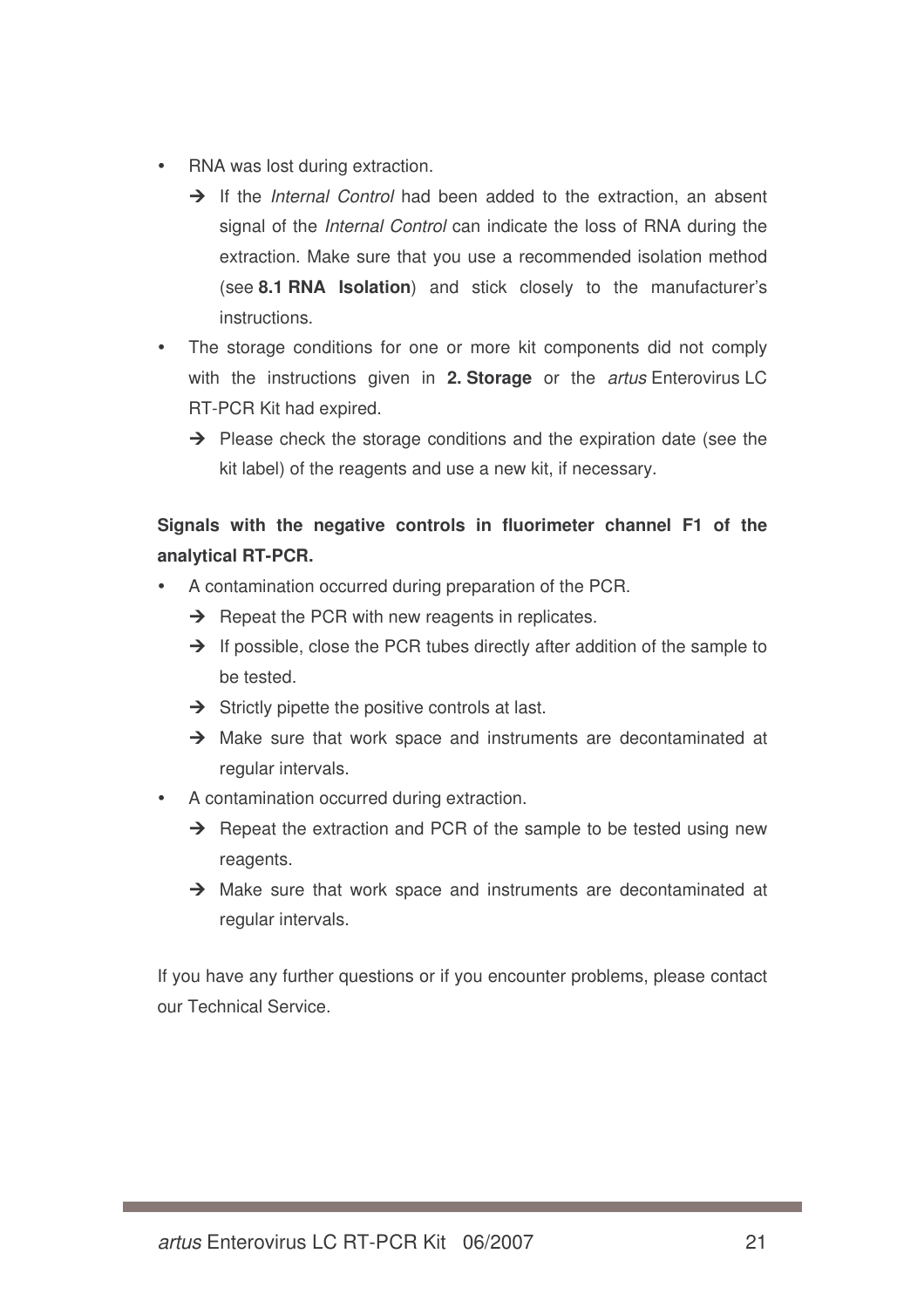## **11.Specifications**

#### **11.1 Analytical Sensitivity**

In order to determine the analytical sensitivity of the *artus* Enterovirus LC RT-PCR Kit, a standard dilution series has been set up from 60 to nominal 0.02 of *in vitro* transcribed RNA copies per µl of the Enterovirus amplicon and analysed with the *artus* Enterovirus LC RT-PCR Kit. Testing was carried out on three different days on eight replicates. The results were determined by a probit analysis. A graphical illustration of the probit analysis is shown in Fig. 9. The analytical detection limit of the *artus* Enterovirus LC RT-PCR Kit is consistently 3.2 copies/ $\mu$ l (p = 0.05). This means that there is a 95% probability that 3.2 copies/µl will be detected.



**Probit analysis: Enterovirus (***LightCycler* **® )**

Fig. 9: Analytical sensitivity of the *artus* Enterovirus LC RT-PCR Kit.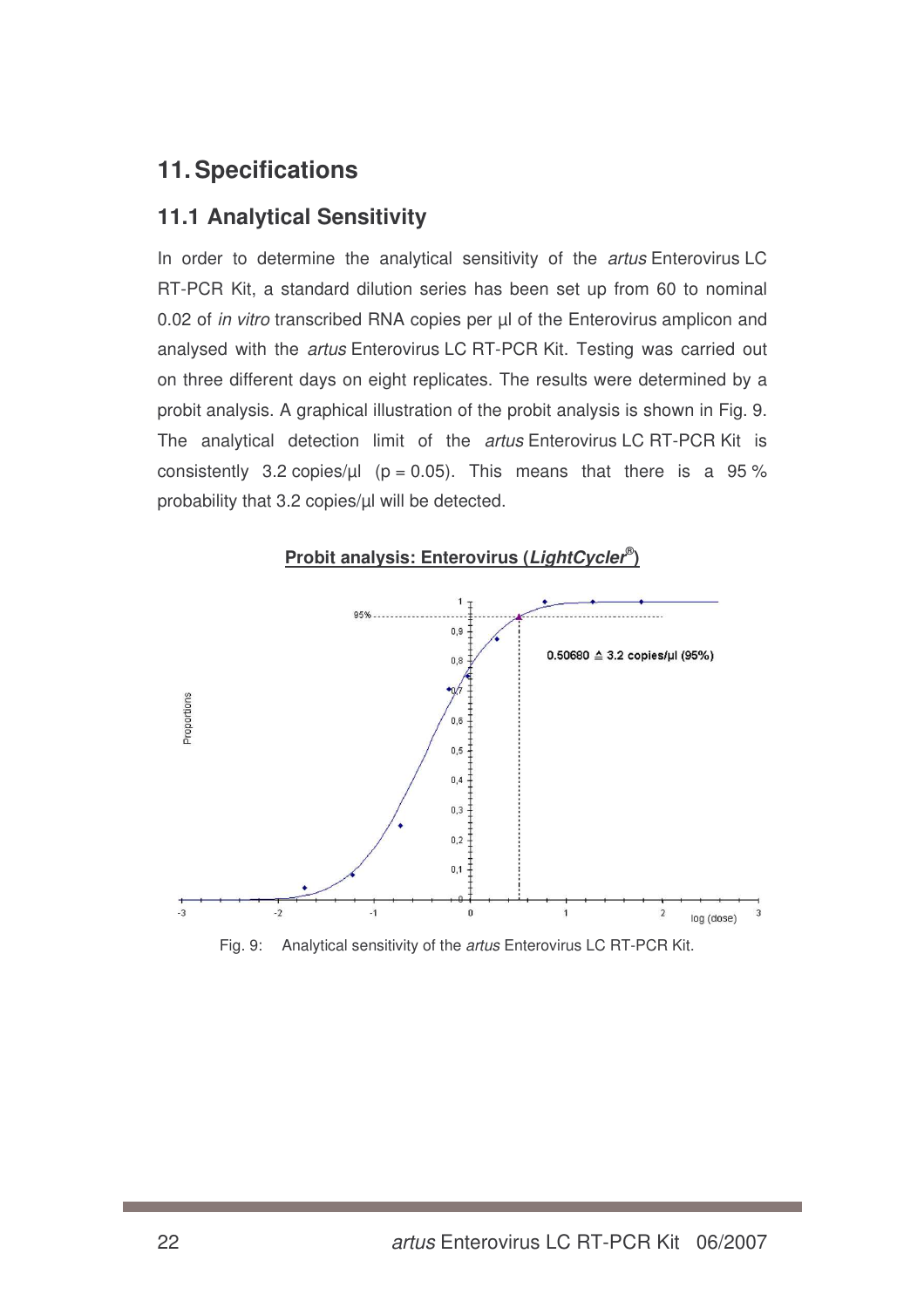#### **11.2 Specificity**

The specificity of the *artus* Enterovirus LC RT-PCR Kit is first and foremost ensured by the selection of the primers and probes, as well as the selection of stringent reaction conditions. The primers and probes were checked for possible homologies to all in gene banks published sequences by sequence comparison analysis. The detectability of all relevant enteroviruses has thus been ensured. Moreover, the specificity was validated with 100 different Enterovirus negative samples.

If other sample material than CSF should be used for the test, cross reactions with Rhinovirus 1b may appear.

## **12. Product Use Limitations**

- The *artus* Enterovirus LC RT-PCR Kit is for research use only. Not for use in diagnostic procedures.
- No claim or representation is intended for their use for a specific clinical use (diagnostic, prognostic, or therapeutic). It is the user's responsibility to validate the performance of the *artus* Enterovirus LC RT-PCR Kit for any particular use.
- Strict compliance with the user manual is required for optimal PCR results.
- Attention should be paid to expiration dates printed on the box and labels of all components. Do not use expired components.

## **13.Safety Information**

For safety information of the *artus* Enterovirus LC RT-PCR Kit, please consult the appropriate material safety data sheet (MSDS). The MSDS are available online in convenient and compact PDF format at **www.qiagen.com/support/msds.aspx**.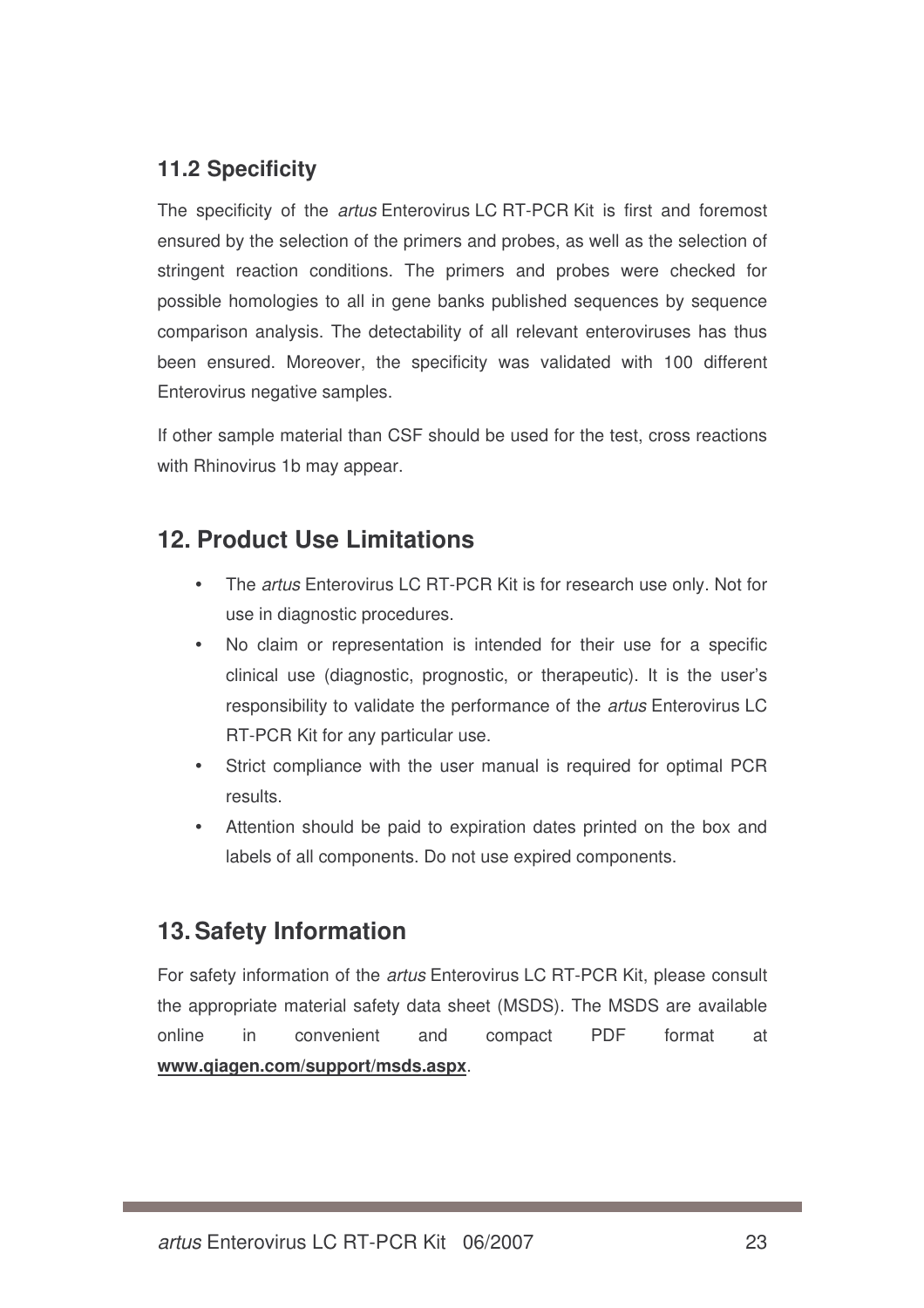## **14.Quality Control**

In accordance with QIAGEN's ISO 9001 and ISO 13485-certified Total Quality Management System, each lot of *artus* Enterovirus LC RT-PCR Kit is tested against predetermined specifications to ensure consistent product quality.

## **15. References**

Mackay IM. Real-time PCR in the microbiology laboratory. Clin. Microbiol. Infect. 2004; 10 (3): 190 - 212.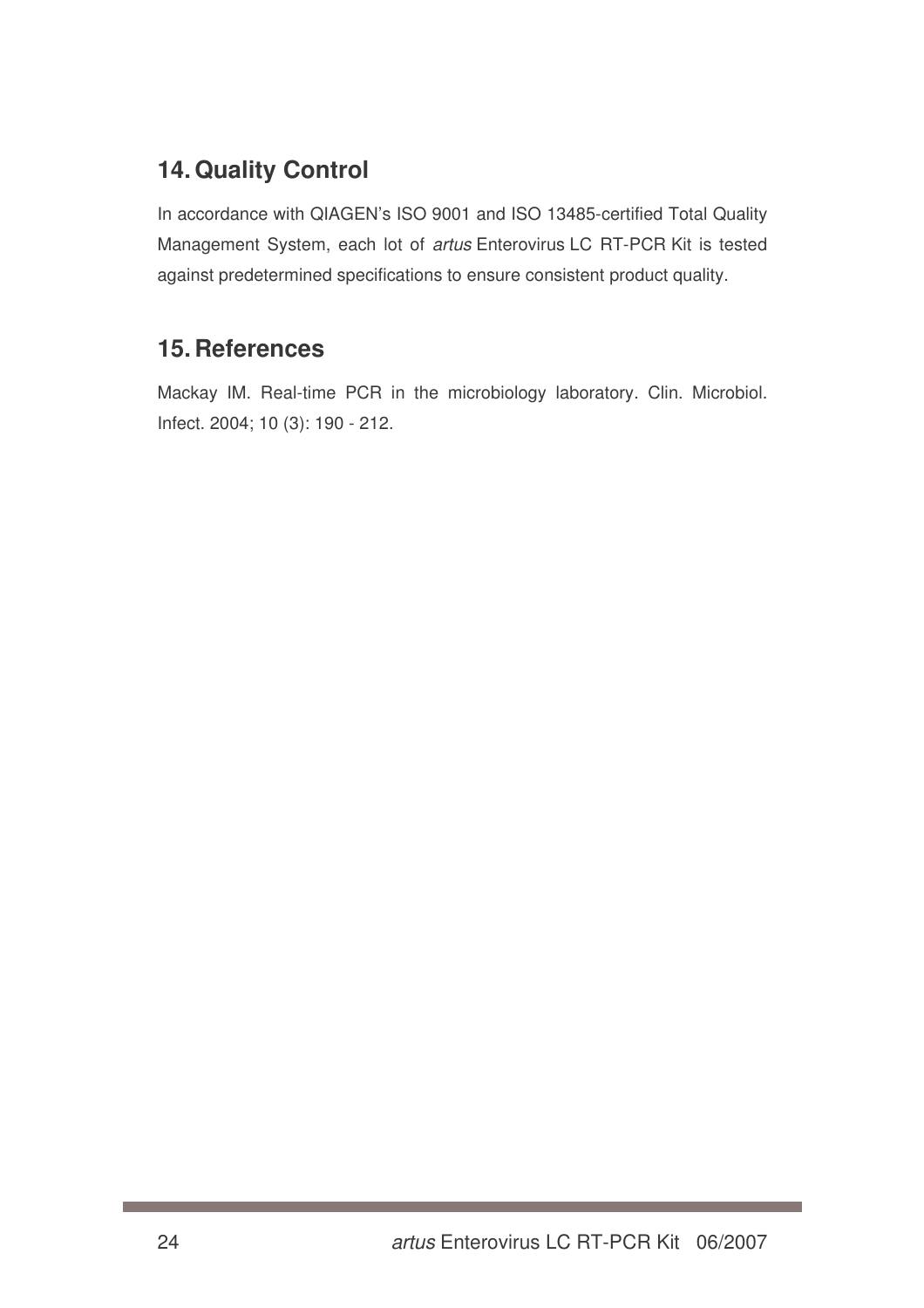## **16.Explanation of Symbols**

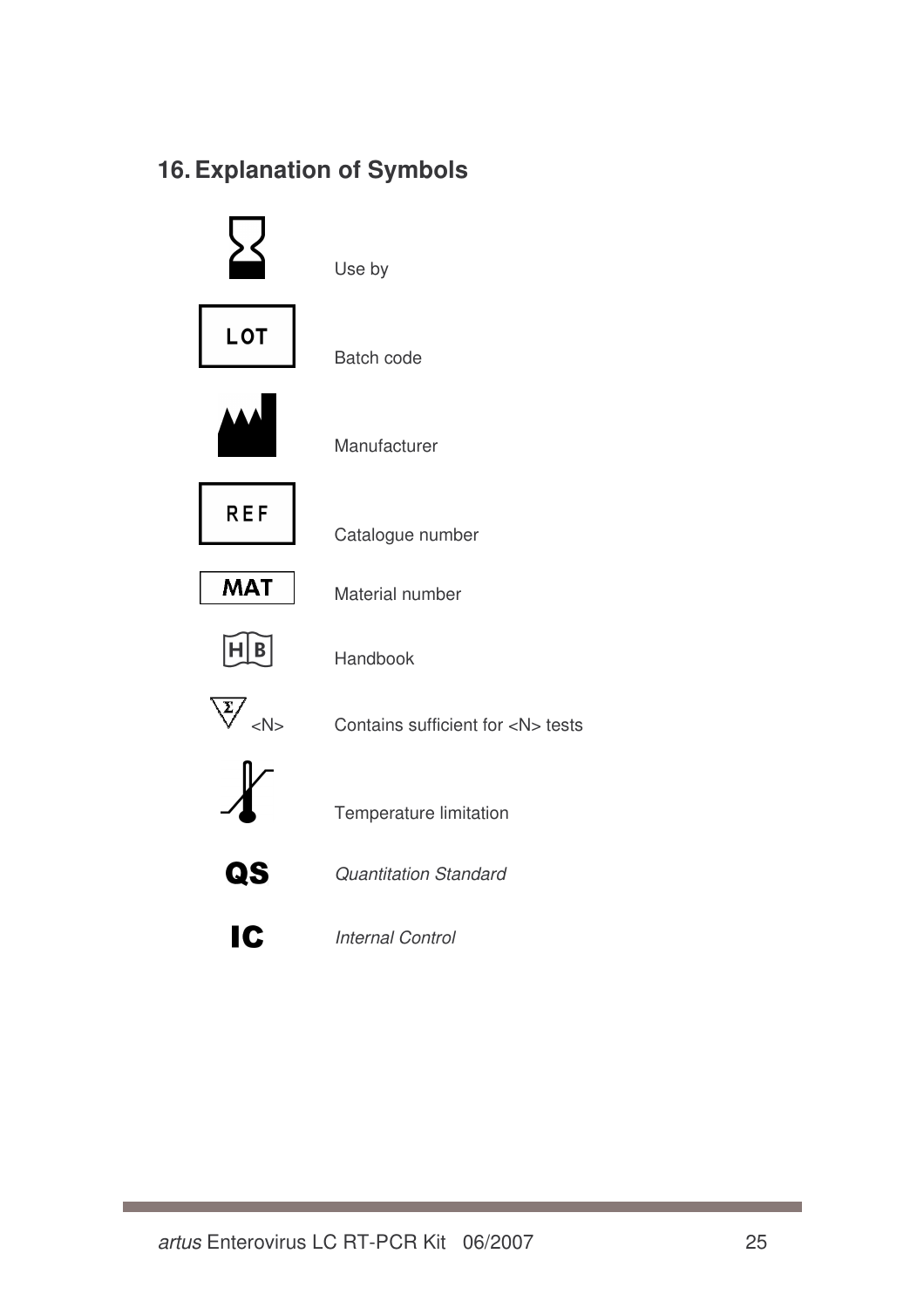*artus* Enterovirus LC RT-PCR Kit 06/2007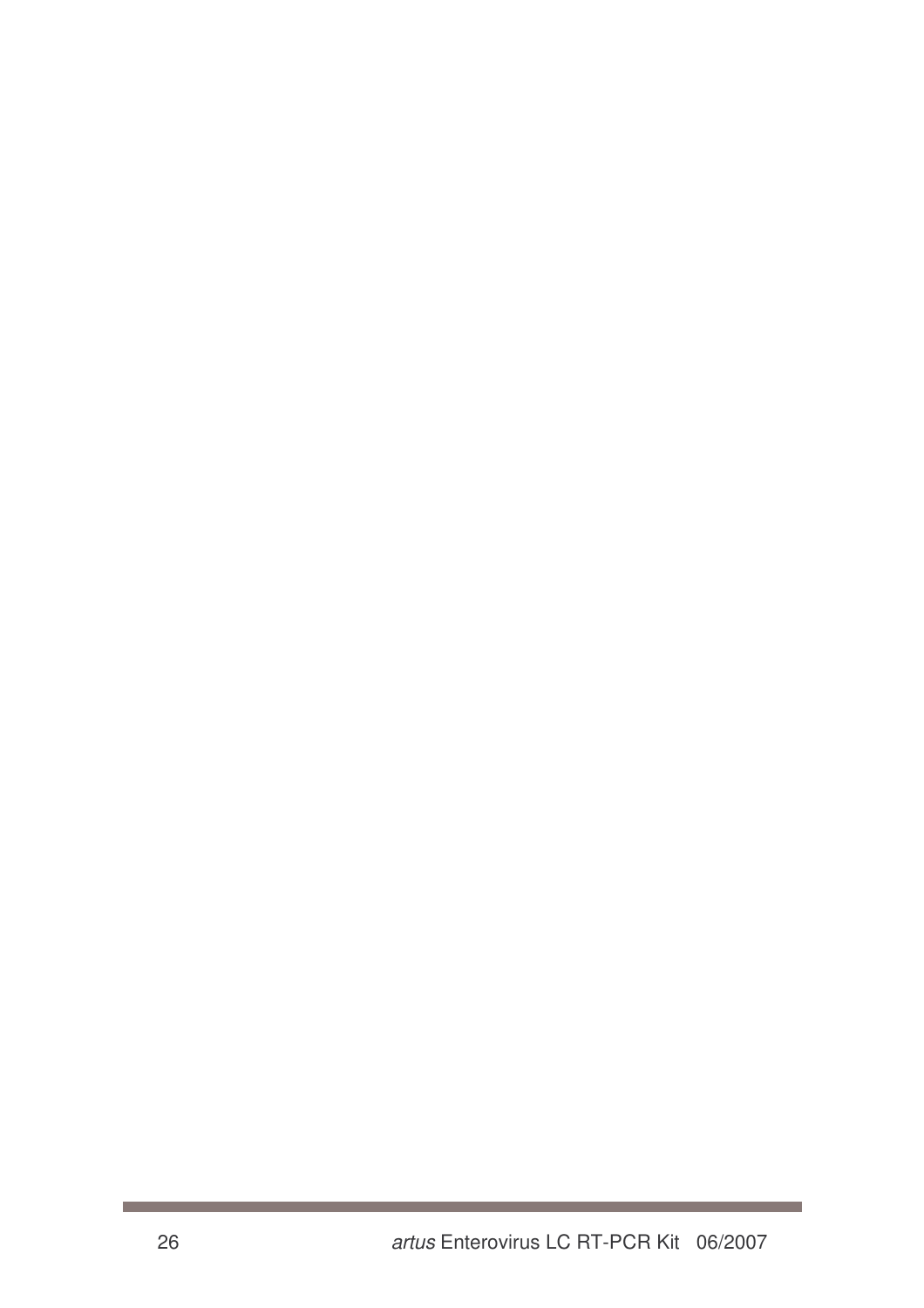*artus* Enterovirus LC RT-PCR Kit 06/2007 27